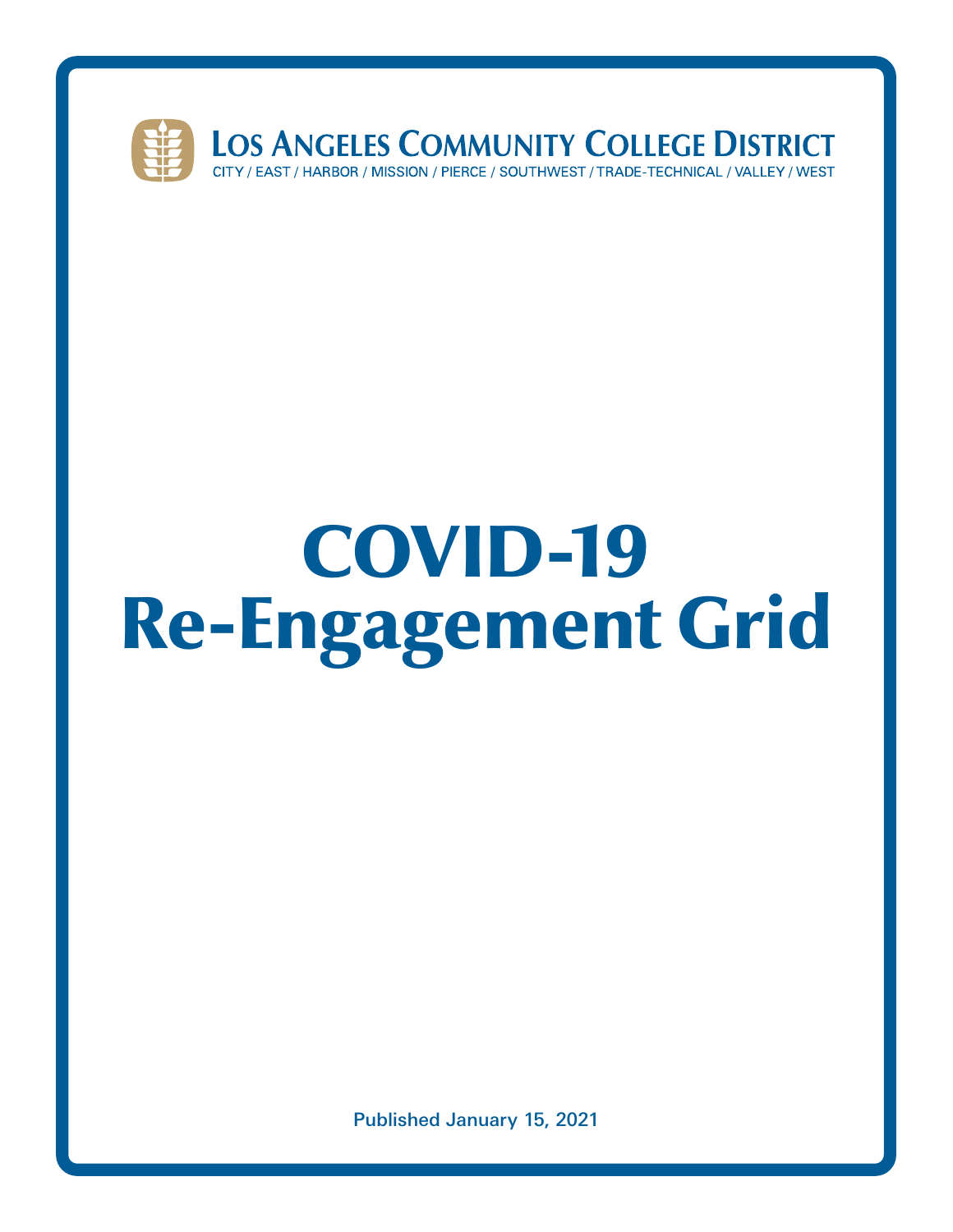#### **About the Re-Engagement Grid**

The Los Angeles Community College District has put together this grid to align campus re-engagement of students and employees with county and state health protocols. The grid uses the State's [Blueprint for a Safer Economy](https://covid19.ca.gov/safer-economy/) and its [color designation system](https://www.cdph.ca.gov/Programs/CID/DCDC/CDPH%20Document%20Library/COVID-19/California-Color-Coded-Tier-System--en.pdf). We encourage employees to review the grid to understand the strategies in keeping our students and ourselves as safe as possible during changes in the pandemic.

The color designation system is shown below:

| <b>Purple</b> | <b>Red</b>                | <b>Orange</b>   | <b>Yellow</b>  |
|---------------|---------------------------|-----------------|----------------|
| Widespread    | <i><b>Substantial</b></i> | <b>Moderate</b> | <b>Minimal</b> |

### **Contents**

#### **Instruction**

| Athletics - Team Practices 4       |  |
|------------------------------------|--|
| Community Services / Extension4    |  |
|                                    |  |
| CTE for Existing Cohorts5          |  |
|                                    |  |
|                                    |  |
| Directed Study/Co-op Model7        |  |
|                                    |  |
| Healthcare for Existing Cohorts8   |  |
| Healthcare for New Cohorts8        |  |
| Learning Support - Libraries 9     |  |
| Learning Support - Tutoring9       |  |
| Learning Support - Computer Labs 9 |  |
| Lecture Based Credit Classes  10   |  |
|                                    |  |
|                                    |  |
|                                    |  |
|                                    |  |
|                                    |  |
|                                    |  |
|                                    |  |
|                                    |  |

#### **Student Support Services**

| Food Pantries / Food Distribution  15 |  |
|---------------------------------------|--|
| Food Services / Cafeteria  15         |  |
|                                       |  |
| <b>Other Student Services,</b>        |  |
| Specialized Program 15                |  |
| Outreach / Matriculation 16           |  |
|                                       |  |
|                                       |  |
| <b>Admin Services</b>                 |  |
| Accounting, Budget and Finance 17     |  |
|                                       |  |
|                                       |  |
|                                       |  |
|                                       |  |
|                                       |  |
|                                       |  |
|                                       |  |
|                                       |  |
|                                       |  |
|                                       |  |
|                                       |  |

Trades [........................................................21](#page-20-0)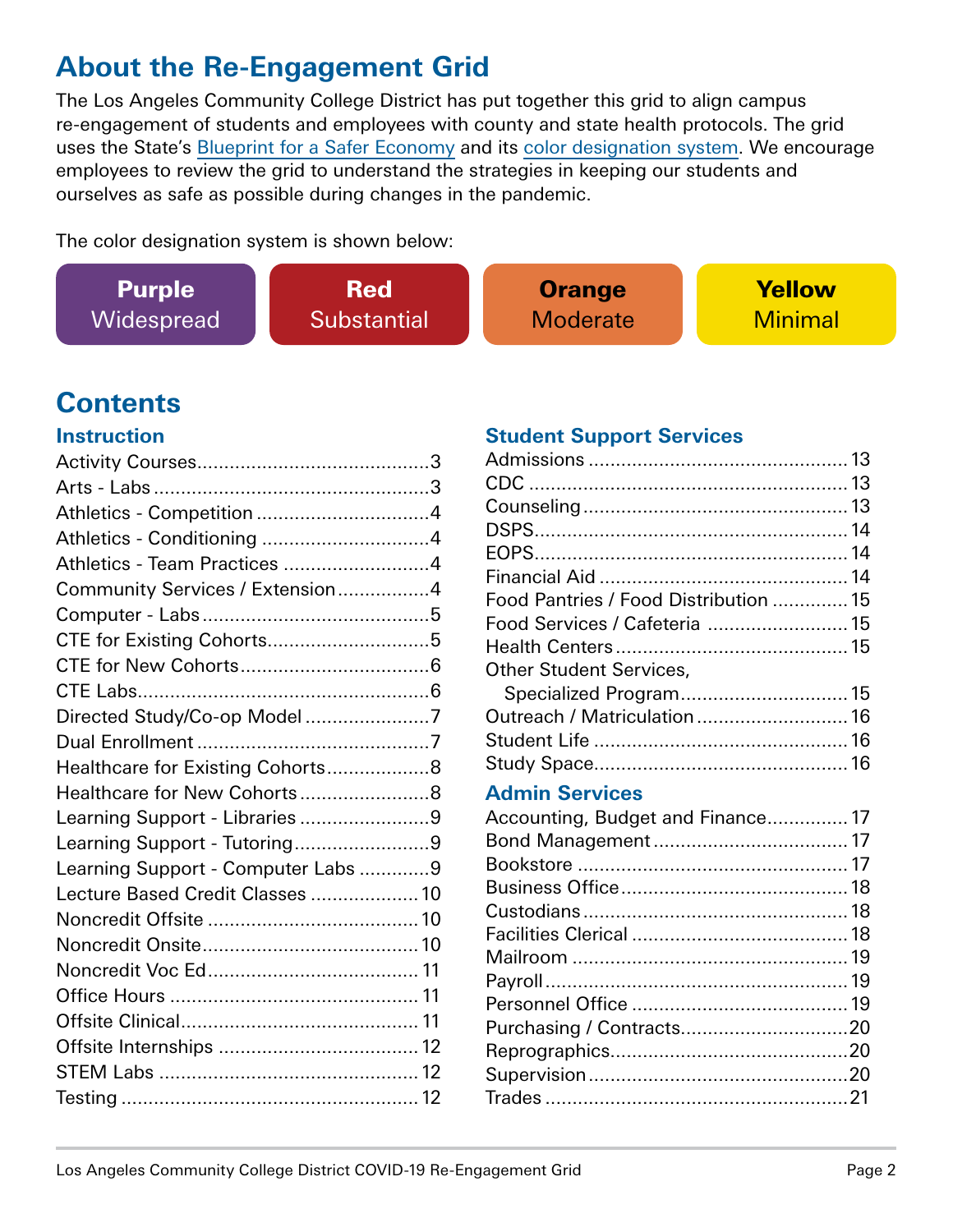<span id="page-2-0"></span>

| <b>Activity Courses</b> |                             |                                                                   |                                                                                                                            |  |
|-------------------------|-----------------------------|-------------------------------------------------------------------|----------------------------------------------------------------------------------------------------------------------------|--|
| Color<br>Requirement    | Essential<br>Infrastructure | Consideration                                                     | Implementation                                                                                                             |  |
| <b>Purple</b>           | No                          | Online only                                                       | Online only                                                                                                                |  |
| ∣ Red                   | No                          | Online only                                                       | Online only                                                                                                                |  |
| <b>Orange</b>           | No                          | Outside only, Not including<br>courses that require close contact | County restrictions and PPE requirements including<br>distancing; mandate sanitization in between uses                     |  |
| Yellow                  | No                          | Outside only, Not including<br>courses that require close contact | County restrictions and PPE requirements including<br>distancing and 50% capacity; mandate sanitization in<br>between uses |  |

| <b>Arts - Labs</b>   |                                    |                                                                                                                                                                                                                                                                                                                                                                            |                                                                                                                                                                                                                                                                                                                                         |  |
|----------------------|------------------------------------|----------------------------------------------------------------------------------------------------------------------------------------------------------------------------------------------------------------------------------------------------------------------------------------------------------------------------------------------------------------------------|-----------------------------------------------------------------------------------------------------------------------------------------------------------------------------------------------------------------------------------------------------------------------------------------------------------------------------------------|--|
| Color<br>Requirement | <b>Essential</b><br>Infrastructure | Consideration                                                                                                                                                                                                                                                                                                                                                              | Implementation                                                                                                                                                                                                                                                                                                                          |  |
| <b>Purple</b>        | <b>No</b>                          | Online only                                                                                                                                                                                                                                                                                                                                                                | Online only                                                                                                                                                                                                                                                                                                                             |  |
| <b>Red</b>           | <b>No</b>                          | External requirements prefer or require<br>in-person contact; Only when equipment<br>not available in home or online is needed;<br>focus on those courses need physical use of<br>equipment or where collaboration is needed<br>among students and faculty; Music and<br>Choir type classes will likely not be allowed<br>and will be reviewed based on county<br>guidance | Maximum 25% of hours in person; County<br>restrictions and PPE requirements (25%<br>capacity of room); Can't increase the number<br>instructional hours and must utilize online<br>formats to ensure outcomes are met within<br>existing instructional hours; Discourage<br>shared equipment or mandate sanitization in<br>between uses |  |
| <b>Orange</b>        | <b>No</b>                          | External requirements prefer or require<br>in-person contact; Only when equipment<br>not available in home or online is needed;<br>focus on those courses need physical use of<br>equipment or where collaboration is needed<br>among students and faculty; Music and<br>Choir type classes will likely not be allowed<br>and will be reviewed based on county<br>guidance | Maximum 50% of hours in person; County<br>restrictions and PPE requirements (50%<br>capacity of room); Can't increase the number<br>instructional hours and must utilize online<br>formats to ensure outcomes are met within<br>existing instructional hours; Discourage<br>shared equipment or mandate sanitization in<br>between uses |  |
| <b>Yellow</b>        | No                                 | External requirements prefer or require<br>in-person contact; Only when equipment<br>not available in home or online is needed;<br>focus on those courses need physical use of<br>equipment or where collaboration is needed<br>among students and faculty; Music and<br>Choir type classes will likely not be allowed<br>and will be reviewed based on county<br>guidance | Maximum 50% of hours in person; County<br>restrictions and PPE requirements (50%<br>capacity of room); Can't increase the number<br>instructional hours and must utilize online<br>formats to ensure outcomes are met within<br>existing instructional hours; Discourage<br>shared equipment or mandate sanitization in<br>between uses |  |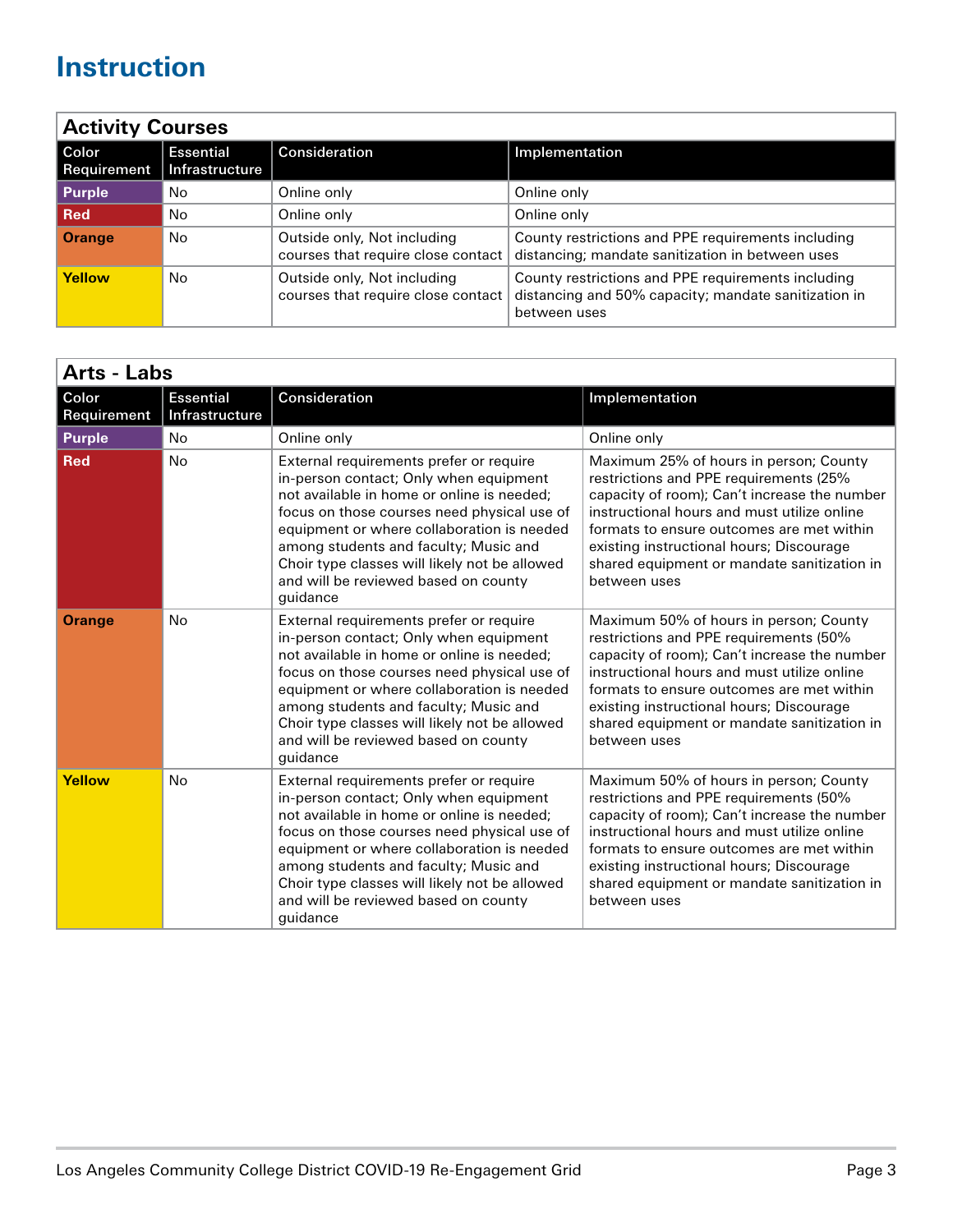<span id="page-3-0"></span>

| <b>Athletics - Competition</b> |                                    |                                                                                        |                                                                                        |
|--------------------------------|------------------------------------|----------------------------------------------------------------------------------------|----------------------------------------------------------------------------------------|
| l Color<br>Requirement         | <b>Essential</b><br>Infrastructure | Consideration                                                                          | Implementation                                                                         |
| Purple                         | No                                 | No competition                                                                         | County Guidance, feasibility to be determined<br>based on ability to implement locally |
| l Red                          | No                                 | County Guidance, feasibility to be determined<br>based on ability to implement locally | County Guidance, feasibility to be determined<br>based on ability to implement locally |
| <b>Orange</b>                  | No                                 | County Guidance, feasibility to be determined<br>based on ability to implement locally | County Guidance, feasibility to be determined<br>based on ability to implement locally |
| Yellow                         | No                                 | County Guidance, feasibility to be determined<br>based on ability to implement locally | County Guidance, feasibility to be determined<br>based on ability to implement locally |

|                      | <b>Athletics - Conditioning</b>    |                                                                   |                                                                                                                            |  |
|----------------------|------------------------------------|-------------------------------------------------------------------|----------------------------------------------------------------------------------------------------------------------------|--|
| Color<br>Requirement | <b>Essential</b><br>Infrastructure | Consideration                                                     | Implementation                                                                                                             |  |
| <b>Purple</b>        | No.                                | Online only                                                       | Online only                                                                                                                |  |
| Red                  | No.                                | Outside only, Not including<br>courses that require close contact | County restrictions and PPE requirements including<br>distancing; mandate sanitization in between uses                     |  |
| <b>Orange</b>        | No.                                | Outside only, Not including<br>courses that require close contact | County restrictions and PPE requirements including<br>distancing; mandate sanitization in between uses                     |  |
| Yellow               | No.                                | Outside only, Not including<br>courses that require close contact | County restrictions and PPE requirements including<br>distancing and 50% capacity; mandate sanitization in<br>between uses |  |

|                      | <b>Athletics - Team Practices</b>         |                                                                   |                                                                                                                            |
|----------------------|-------------------------------------------|-------------------------------------------------------------------|----------------------------------------------------------------------------------------------------------------------------|
| Color<br>Requirement | <b>Essential</b><br><b>Infrastructure</b> | Consideration                                                     | Implementation                                                                                                             |
| <b>Purple</b>        | No                                        | Online only                                                       | Online only                                                                                                                |
| l Red                | No                                        | Outside only, Not including<br>courses that require close contact | County restrictions and PPE requirements including<br>distancing; mandate sanitization in between uses                     |
| <b>Orange</b>        | No                                        | Outside only, Not including<br>courses that require close contact | County restrictions and PPE requirements including<br>distancing; mandate sanitization in between uses                     |
| Yellow               | No                                        | Outside only, Not including<br>courses that require close contact | County restrictions and PPE requirements including<br>distancing and 50% capacity; mandate sanitization in<br>between uses |

| <b>Community Services / Extension</b> |                                    |                                                                                         |                                                                                         |
|---------------------------------------|------------------------------------|-----------------------------------------------------------------------------------------|-----------------------------------------------------------------------------------------|
| l Color<br>Requirement                | <b>Essential</b><br>Infrastructure | Consideration                                                                           | Implementation                                                                          |
| <b>Purple</b>                         | No                                 | online only                                                                             | online only                                                                             |
| l Red                                 | No.                                | Follow activity if requiring exercise, or use<br>credit lecture if no activity required | Follow activity if requiring exercise, or use<br>credit lecture if no activity required |
| <b>Orange</b>                         | No                                 | Follow activity if requiring exercise, or use<br>credit lecture if no activity required | Follow activity if requiring exercise, or use<br>credit lecture if no activity required |
| <b>Yellow</b>                         | No                                 | Follow activity if requiring exercise, or use<br>credit lecture if no activity required | Follow activity if requiring exercise, or use<br>credit lecture if no activity required |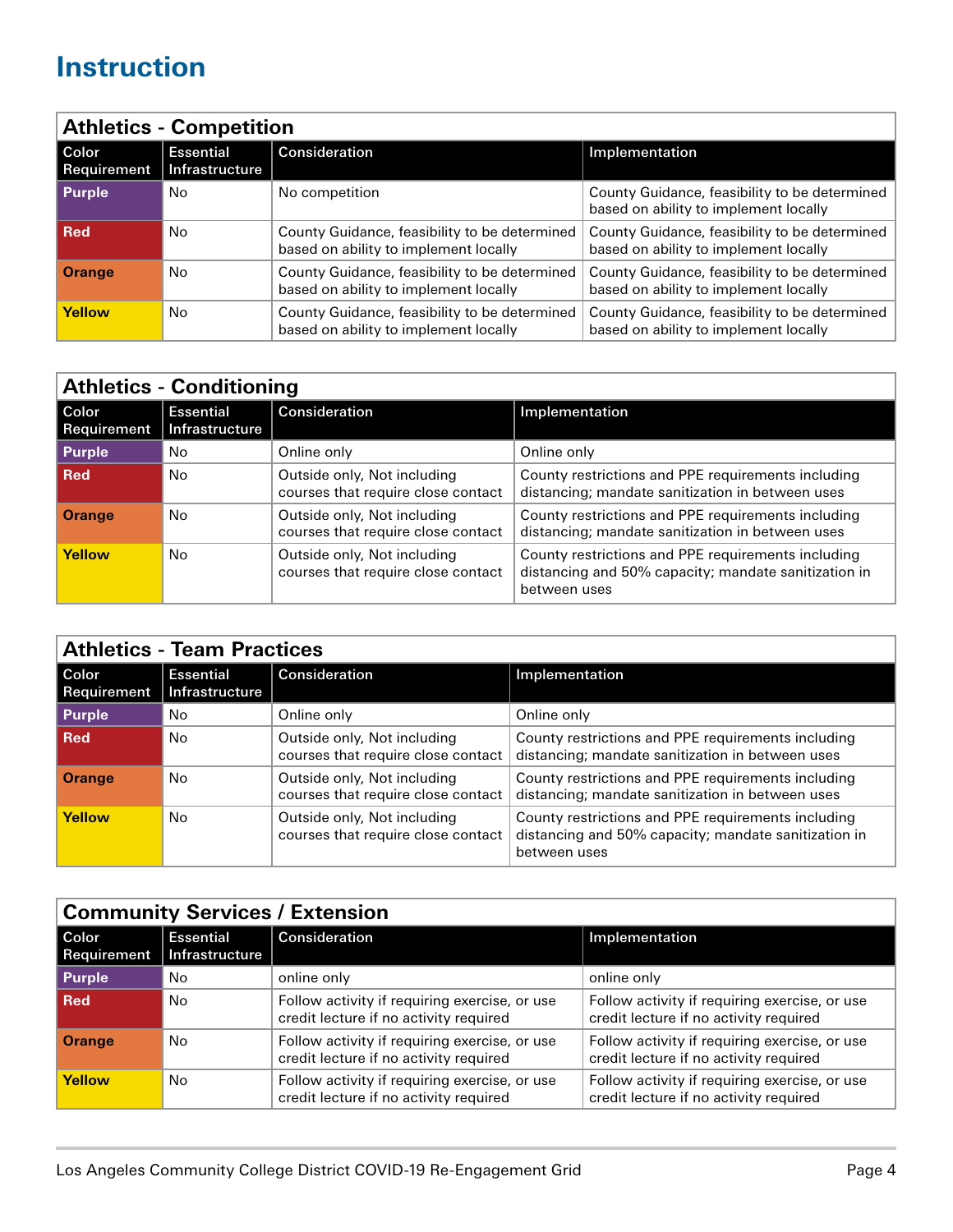<span id="page-4-0"></span>

|                      | <b>Computer - Labs</b>             |                                                                                                                                                                                           |                                                                                                                                                                                                                                                                                                                                   |  |
|----------------------|------------------------------------|-------------------------------------------------------------------------------------------------------------------------------------------------------------------------------------------|-----------------------------------------------------------------------------------------------------------------------------------------------------------------------------------------------------------------------------------------------------------------------------------------------------------------------------------|--|
| Color<br>Requirement | <b>Essential</b><br>Infrastructure | Consideration                                                                                                                                                                             | Implementation                                                                                                                                                                                                                                                                                                                    |  |
| <b>Purple</b>        | No.                                | Online only                                                                                                                                                                               | Online only                                                                                                                                                                                                                                                                                                                       |  |
| <b>Red</b>           | <b>No</b>                          | Software is not readily available<br>to students; Classes where<br>students have same access from<br>chromebook, stay online; focus<br>on those courses need physical<br>use of equipment | Maximum 25% of hours in person; County restrictions<br>and PPE requirements (25% capacity of room); Can't<br>increase the number instructional hours and must<br>utilize online formats to ensure outcomes are met<br>within existing instructional hours; Discourage shared<br>equipment or mandate sanitization in between uses |  |
| <b>Orange</b>        | No.                                | Software is not readily available<br>to students; Classes where<br>students have same access from<br>chromebook, stay online; focus<br>on those courses need physical<br>use of equipment | Maximum 50% of hours in person; County restrictions<br>and PPE requirements (50% capacity of room); Can't<br>increase the number instructional hours and must<br>utilize online formats to ensure outcomes are met<br>within existing instructional hours; Discourage shared<br>equipment or mandate sanitization in between uses |  |
| Yellow               | No.                                | Software is not readily available<br>to students; Classes where<br>students have same access from<br>chromebook, stay online; focus<br>on those courses need physical<br>use of equipment | Maximum 50% of hours in person; County restrictions<br>and PPE requirements (50% capacity of room); Can't<br>increase the number instructional hours and must<br>utilize online formats to ensure outcomes are met<br>within existing instructional hours; Discourage shared<br>equipment or mandate sanitization in between uses |  |

|                      | <b>CTE for Existing Cohorts</b>    |                                                                     |                                                                                                                                                                                                                                                                                                                                |  |
|----------------------|------------------------------------|---------------------------------------------------------------------|--------------------------------------------------------------------------------------------------------------------------------------------------------------------------------------------------------------------------------------------------------------------------------------------------------------------------------|--|
| Color<br>Requirement | <b>Essential</b><br>Infrastructure | Consideration                                                       | Implementation                                                                                                                                                                                                                                                                                                                 |  |
| <b>Purple</b>        | Yes                                | Allowed to<br>continue using<br>currently approved<br>college plans | Allowed to continue using currently approved college plans                                                                                                                                                                                                                                                                     |  |
| <b>Red</b>           | Yes                                | Allowed to<br>continue using<br>currently approved<br>college plans | Maximum 25% of hours in person; County restrictions and PPE<br>requirements (25% capacity of room); Can't increase the number<br>instructional hours and must utilize online formats to ensure outcomes<br>are met within existing instructional hours; Discourage shared<br>equipment or mandate sanitization in between uses |  |
| <b>Orange</b>        | Yes                                | Allowed to<br>continue using<br>currently approved<br>college plans | Maximum 50% of hours in person; County restrictions and PPE<br>requirements (50% capacity of room); Can't increase the number<br>instructional hours and must utilize online formats to ensure outcomes<br>are met within existing instructional hours; Discourage shared<br>equipment or mandate sanitization in between uses |  |
| Yellow               | Yes                                | Allowed to<br>continue using<br>currently approved<br>college plans | Maximum 50% of hours in person; County restrictions and PPE<br>requirements (50% capacity of room); Can't increase the number<br>instructional hours and must utilize online formats to ensure outcomes<br>are met within existing instructional hours; Discourage shared<br>equipment or mandate sanitization in between uses |  |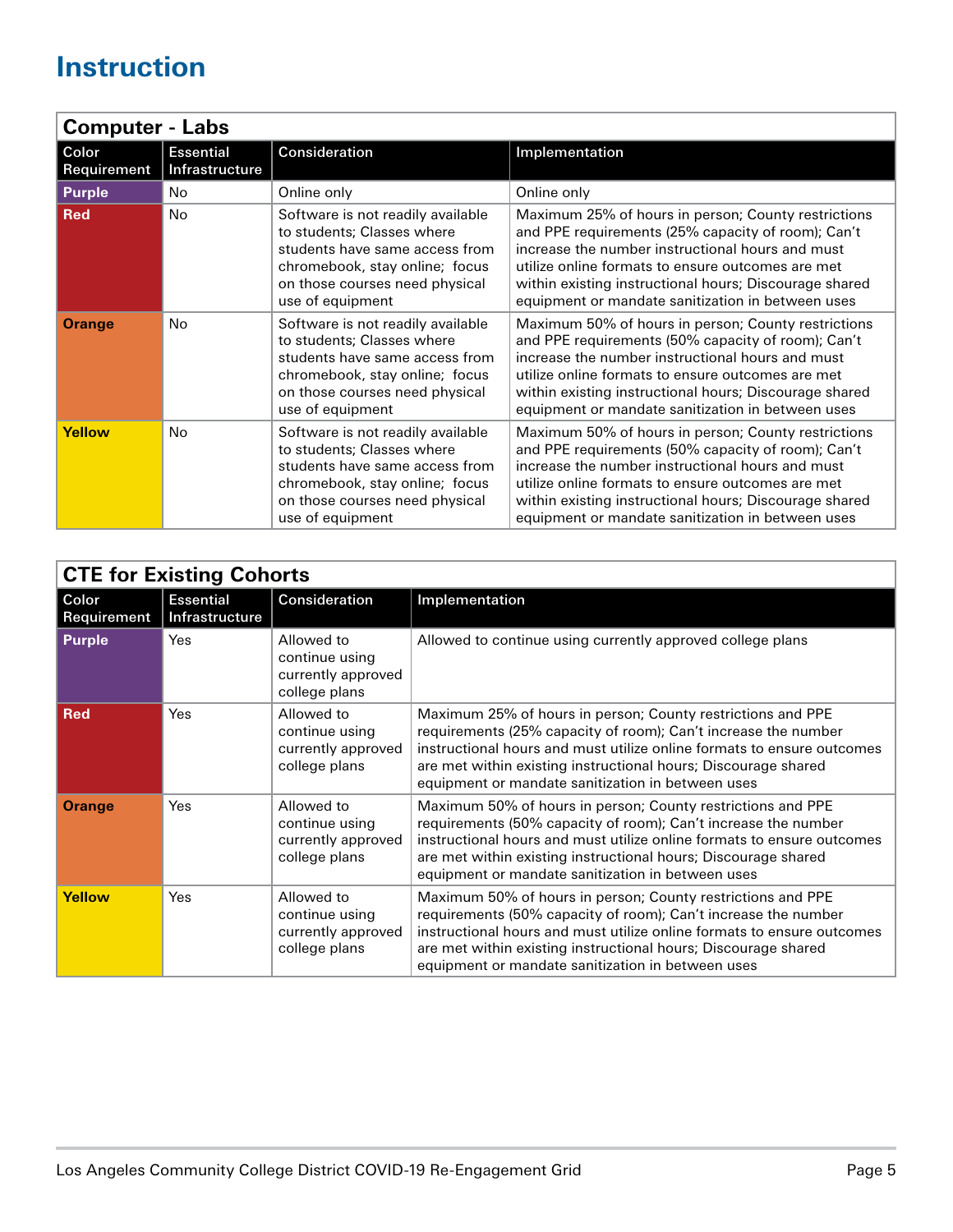<span id="page-5-0"></span>

|                      | <b>CTE for New Cohorts</b>         |                                                                                            |                                                                                                                                                                                                                                                                                                                                |  |
|----------------------|------------------------------------|--------------------------------------------------------------------------------------------|--------------------------------------------------------------------------------------------------------------------------------------------------------------------------------------------------------------------------------------------------------------------------------------------------------------------------------|--|
| Color<br>Requirement | <b>Essential</b><br>Infrastructure | Consideration                                                                              | Implementation                                                                                                                                                                                                                                                                                                                 |  |
| <b>Purple</b>        | Yes                                | Allowed to<br>continue for Fall<br>2020; waiting on<br>further guidance<br>for spring 2021 | Allowed to continue using currently approved college plans                                                                                                                                                                                                                                                                     |  |
| <b>Red</b>           | Yes                                | Allowed to<br>continue using<br>currently approved<br>college plans                        | Maximum 25% of hours in person; County restrictions and PPE<br>requirements (25% capacity of room); Can't increase the number<br>instructional hours and must utilize online formats to ensure outcomes<br>are met within existing instructional hours; Discourage shared<br>equipment or mandate sanitization in between uses |  |
| <b>Orange</b>        | Yes                                | Allowed to<br>continue using<br>currently approved<br>college plans                        | Maximum 50% of hours in person; County restrictions and PPE<br>requirements (50% capacity of room); Can't increase the number<br>instructional hours and must utilize online formats to ensure outcomes<br>are met within existing instructional hours; Discourage shared<br>equipment or mandate sanitization in between uses |  |
| Yellow               | Yes                                | Allowed to<br>continue using<br>currently approved<br>college plans                        | Maximum 50% of hours in person; County restrictions and PPE<br>requirements (50% capacity of room); Can't increase the number<br>instructional hours and must utilize online formats to ensure outcomes<br>are met within existing instructional hours; Discourage shared<br>equipment or mandate sanitization in between uses |  |

| <b>CTE Labs</b>      |                                    |                                                                                                                                                                                                |                                                                                                                                                                                                                                                                                                                                   |  |  |
|----------------------|------------------------------------|------------------------------------------------------------------------------------------------------------------------------------------------------------------------------------------------|-----------------------------------------------------------------------------------------------------------------------------------------------------------------------------------------------------------------------------------------------------------------------------------------------------------------------------------|--|--|
| Color<br>Requirement | <b>Essential</b><br>Infrastructure | Consideration                                                                                                                                                                                  | Implementation                                                                                                                                                                                                                                                                                                                    |  |  |
| <b>Purple</b>        | No.                                | Online only                                                                                                                                                                                    | Online only                                                                                                                                                                                                                                                                                                                       |  |  |
| <b>Red</b>           | <b>No</b>                          | External requirements prefer or<br>require in-person contact; Only<br>when equipment not available<br>in home or online is needed;<br>focus on those courses need<br>physical use of equipment | Maximum 25% of hours in person; County restrictions<br>and PPE requirements (25% capacity of room); Can't<br>increase the number instructional hours and must utilize<br>online formats to ensure outcomes are met within existing<br>instructional hours; Discourage shared equipment or<br>mandate sanitization in between uses |  |  |
| <b>Orange</b>        | No                                 | External requirements prefer or<br>require in-person contact; Only<br>when equipment not available<br>in home or online is needed;<br>focus on those courses need<br>physical use of equipment | Maximum 50% of hours in person; County restrictions<br>and PPE requirements (50% capacity of room); Can't<br>increase the number instructional hours and must utilize<br>online formats to ensure outcomes are met within existing<br>instructional hours; Discourage shared equipment or<br>mandate sanitization in between uses |  |  |
| Yellow               | No.                                | External requirements prefer or<br>require in-person contact; Only<br>when equipment not available<br>in home or online is needed:<br>focus on those courses need<br>physical use of equipment | Maximum 50% of hours in person; County restrictions<br>and PPE requirements (50% capacity of room); Can't<br>increase the number instructional hours and must utilize<br>online formats to ensure outcomes are met within existing<br>instructional hours; Discourage shared equipment or<br>mandate sanitization in between uses |  |  |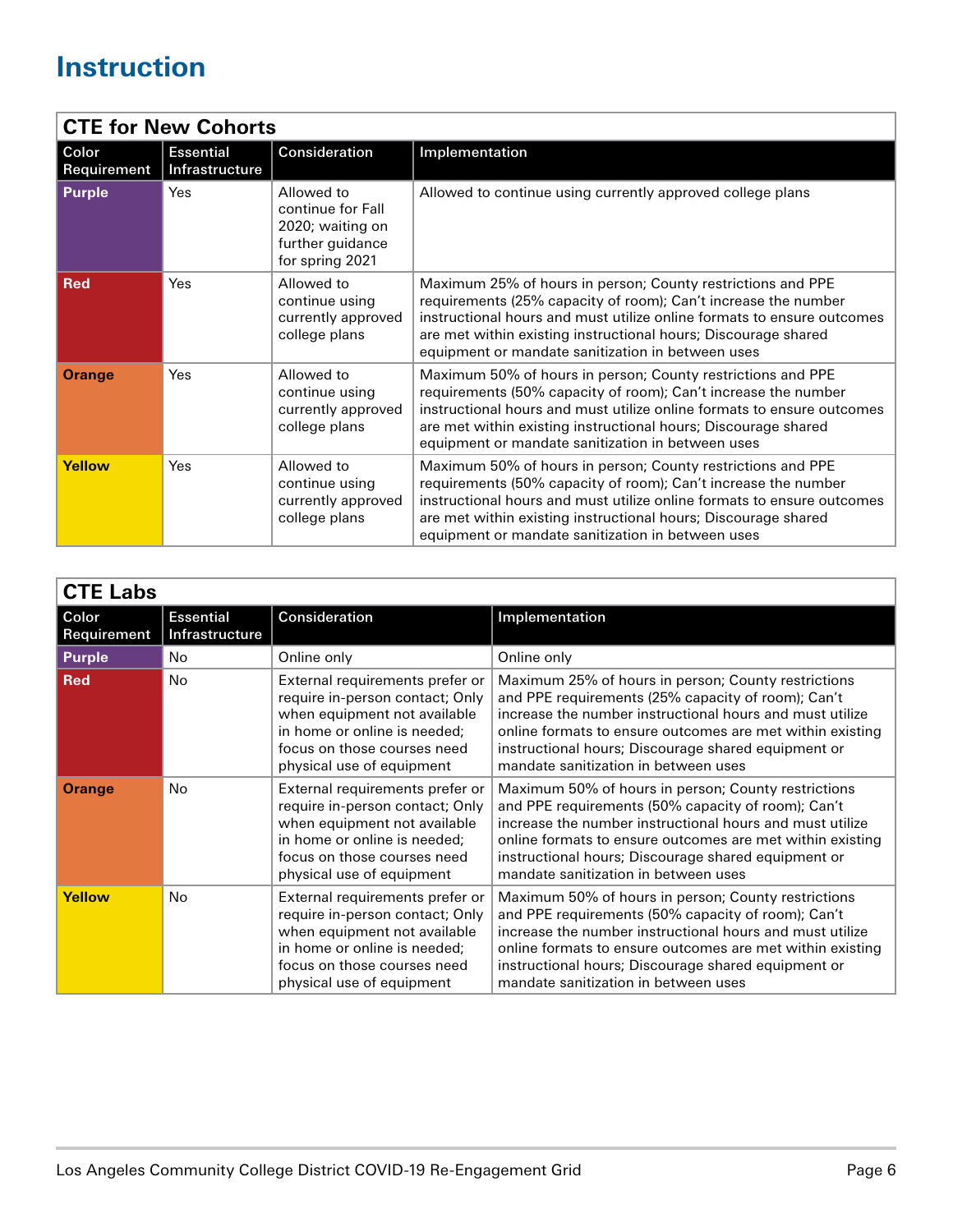<span id="page-6-0"></span>

| <b>Directed Study/Co-op Model</b> |                                    |                                                                                                                                                         |                                                                                                                                                                                                                 |
|-----------------------------------|------------------------------------|---------------------------------------------------------------------------------------------------------------------------------------------------------|-----------------------------------------------------------------------------------------------------------------------------------------------------------------------------------------------------------------|
| Color<br>Requirement              | <b>Essential</b><br>Infrastructure | <b>Consideration</b>                                                                                                                                    | Implementation                                                                                                                                                                                                  |
| Purple                            | No.                                | Stay online, including examinations                                                                                                                     | Stay online, including examinations                                                                                                                                                                             |
| <b>Red</b>                        | No.                                | Stay online, including examinations                                                                                                                     | Stay online, including examinations                                                                                                                                                                             |
| <b>Orange</b>                     | No.                                | External requirements prefer or require<br>in-person contact; Student performance<br>required in the class setting (ex. Speech,<br>language, art, etc.) | Courses housed outdoors or in large lecture<br>halls allowing a minimum of full enrollment<br>(42) within the 50% capacity limits; Courses<br>remain hybrid with a maximum 50% of hours<br>completed in-person. |
| <b>Yellow</b>                     | No                                 | External requirements prefer or require<br>in-person contact; Student performance<br>required in the class setting (ex. Speech,<br>language, art, etc.) | Courses housed outdoors or in large lecture<br>halls allowing a minimum of full enrollment<br>(42) within the 50% capacity limits; Courses<br>remain hybrid with a maximum 50% of hours<br>completed in-person. |

| <b>Dual Enrollment</b> |                                    |                                                                                                                                                       |                                                                                     |  |
|------------------------|------------------------------------|-------------------------------------------------------------------------------------------------------------------------------------------------------|-------------------------------------------------------------------------------------|--|
| l Color<br>Requirement | <b>Essential</b><br>Infrastructure | Consideration                                                                                                                                         | Implementation                                                                      |  |
| Purple                 | No                                 | Online only                                                                                                                                           | Online only                                                                         |  |
| <b>Red</b>             | No.                                | K-12 Guidance- if restricted to less students must<br>follow credit hybrid model, must follow most<br>restrictive guidance between K-12 and higher ed | K-12 Guidance- if restricted to less<br>students must follow credit hybrid<br>model |  |
| <b>Orange</b>          | No                                 | K-12 Guidance- if restricted to less students must<br>follow credit hybrid model must follow most<br>restrictive guidance between K-12 and higher ed  | K-12 Guidance- if restricted to less<br>students must follow credit hybrid<br>model |  |
| Yellow                 | No                                 | K-12 Guidance- if restricted to less students must<br>follow credit hybrid model, must follow most<br>restrictive guidance between K-12 and higher ed | K-12 Guidance- if restricted to less<br>students must follow credit hybrid<br>model |  |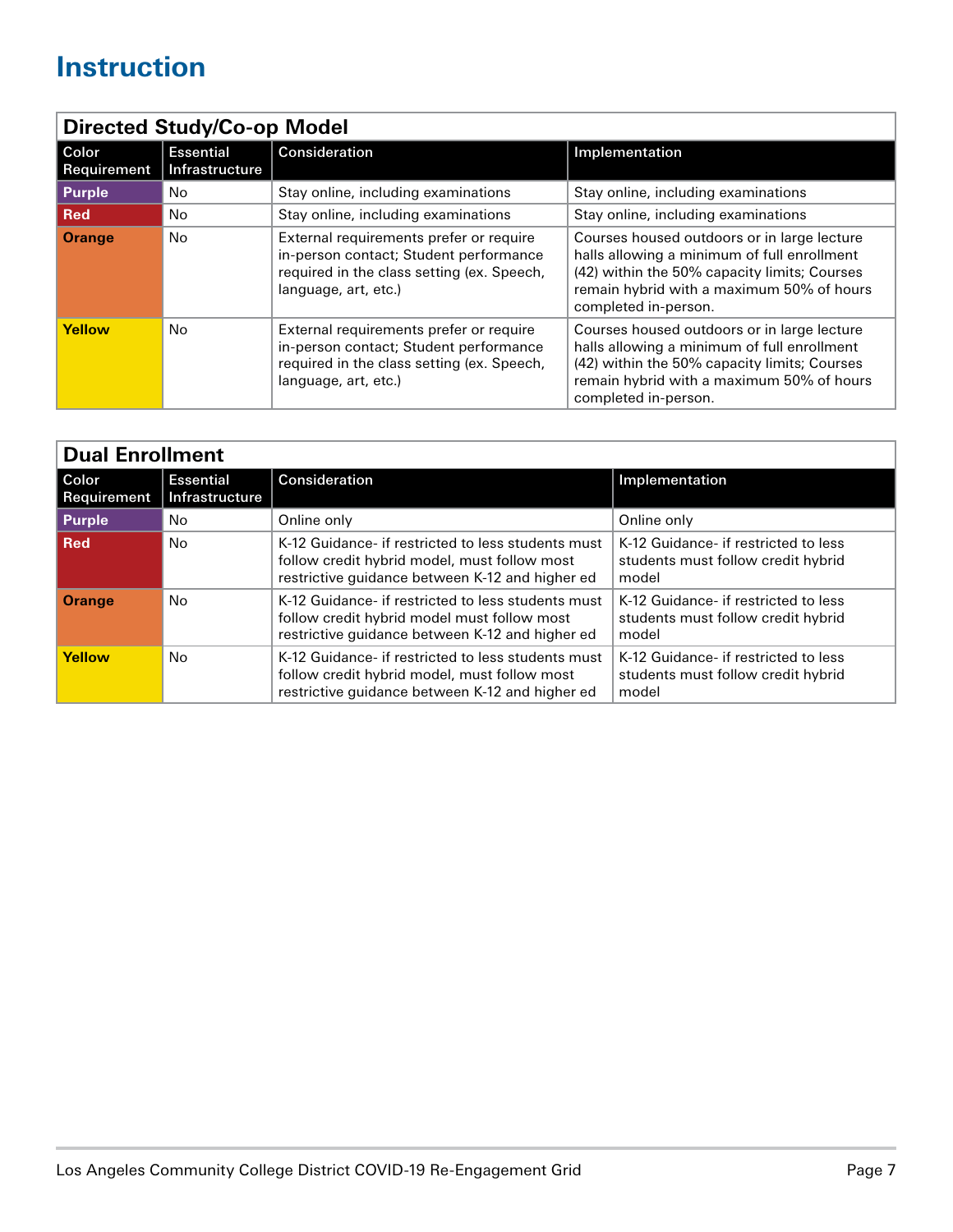<span id="page-7-0"></span>

|                      | <b>Healthcare for Existing Cohorts</b> |                                                                  |                                                                                                                                                                                                                                                                                                                                |  |
|----------------------|----------------------------------------|------------------------------------------------------------------|--------------------------------------------------------------------------------------------------------------------------------------------------------------------------------------------------------------------------------------------------------------------------------------------------------------------------------|--|
| Color<br>Requirement | <b>Essential</b><br>Infrastructure     | Consideration                                                    | Implementation                                                                                                                                                                                                                                                                                                                 |  |
| <b>Purple</b>        | Yes                                    | Allowed to continue<br>using currently<br>approved college plans | Allowed to continue using currently approved college plans                                                                                                                                                                                                                                                                     |  |
| <b>Red</b>           | Yes                                    | Allowed to continue<br>using currently<br>approved college plans | Maximum 25% of hours in person; County restrictions and PPE<br>requirements (25% capacity of room); Can't increase the number<br>instructional hours and must utilize online formats to ensure<br>outcomes are met within existing instructional hours; Discourage<br>shared equipment or mandate sanitization in between uses |  |
| <b>Orange</b>        | Yes                                    | Allowed to continue<br>using currently<br>approved college plans | Maximum 50% of hours in person; County restrictions and PPE<br>requirements (50% capacity of room); Can't increase the number<br>instructional hours and must utilize online formats to ensure<br>outcomes are met within existing instructional hours; Discourage<br>shared equipment or mandate sanitization in between uses |  |
| Yellow               | Yes                                    | Allowed to continue<br>using currently<br>approved college plans | Maximum 50% of hours in person; County restrictions and PPE<br>requirements (50% capacity of room); Can't increase the number<br>instructional hours and must utilize online formats to ensure<br>outcomes are met within existing instructional hours; Discourage<br>shared equipment or mandate sanitization in between uses |  |

|                      | <b>Healthcare for New Cohorts</b>  |                                                                        |                                                                                                                                                                                                                                                                                                                                |  |
|----------------------|------------------------------------|------------------------------------------------------------------------|--------------------------------------------------------------------------------------------------------------------------------------------------------------------------------------------------------------------------------------------------------------------------------------------------------------------------------|--|
| Color<br>Requirement | <b>Essential</b><br>Infrastructure | Consideration                                                          | Implementation                                                                                                                                                                                                                                                                                                                 |  |
| <b>Purple</b>        | Yes                                | Allowed to<br>continue using<br>currently<br>approved college<br>plans | Maximum 25% of hours in person; County restrictions and PPE<br>requirements (25% capacity of room); Can't increase the number<br>instructional hours and must utilize online formats to ensure outcomes<br>are met within existing instructional hours; Discourage shared equipment<br>or mandate sanitization in between uses |  |
| <b>Red</b>           | Yes                                | Allowed to<br>continue using<br>currently<br>approved college<br>plans | Maximum 50% of hours in person; County restrictions and PPE<br>requirements (50% capacity of room); Can't increase the number<br>instructional hours and must utilize online formats to ensure outcomes<br>are met within existing instructional hours; Discourage shared equipment<br>or mandate sanitization in between uses |  |
| <b>Orange</b>        | Yes                                | Allowed to<br>continue using<br>currently<br>approved college<br>plans | Maximum 50% of hours in person; County restrictions and PPE<br>requirements (50% capacity of room); Can't increase the number<br>instructional hours and must utilize online formats to ensure outcomes<br>are met within existing instructional hours; Discourage shared equipment<br>or mandate sanitization in between uses |  |
| Yellow               | Yes                                | Allowed to<br>continue using<br>currently<br>approved college<br>plans | Maximum 50% of hours in person; County restrictions and PPE<br>requirements (50% capacity of room); Can't increase the number<br>instructional hours and must utilize online formats to ensure outcomes<br>are met within existing instructional hours; Discourage shared equipment<br>or mandate sanitization in between uses |  |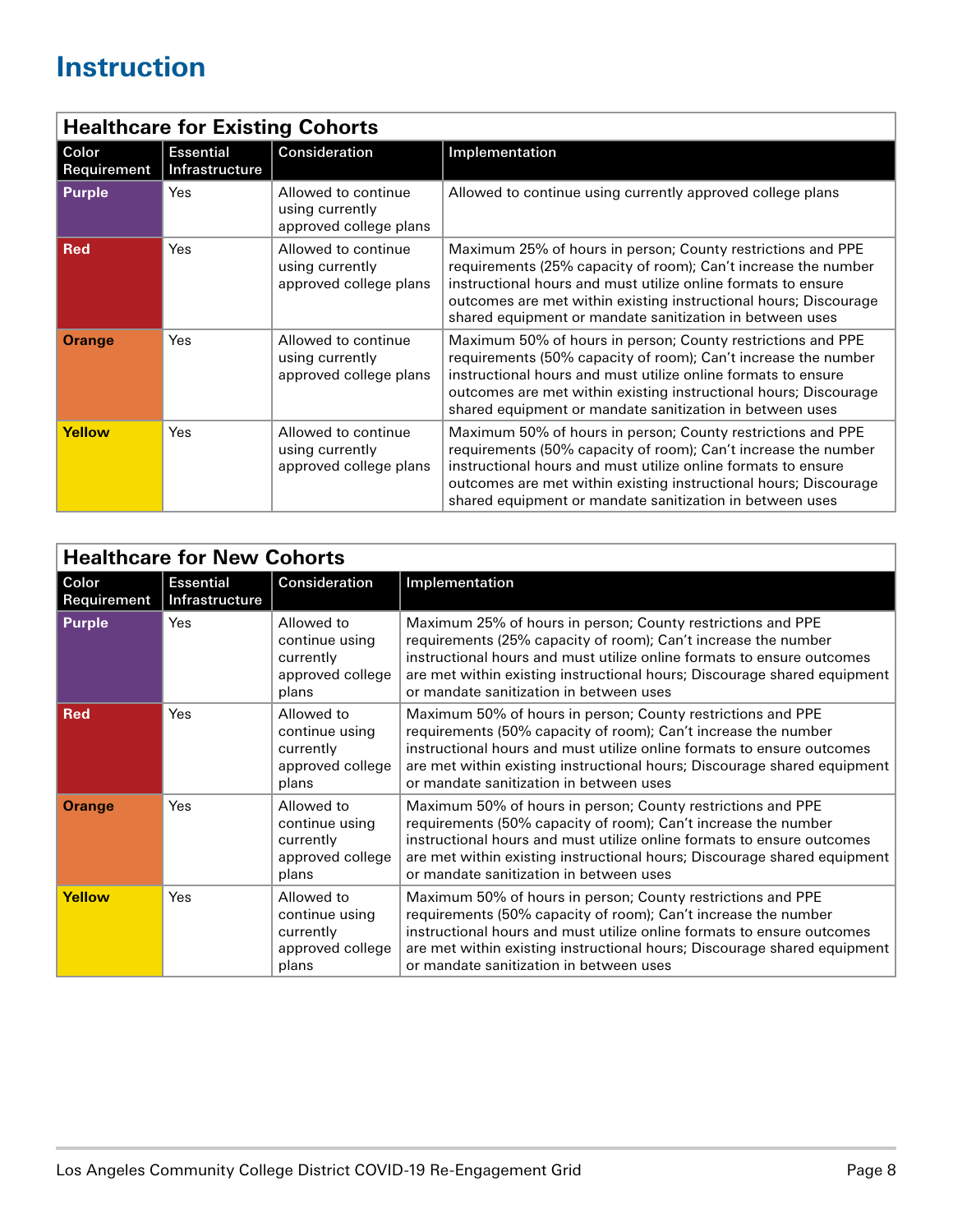<span id="page-8-0"></span>

| <b>Learning Support - Libraries</b> |                                    |                                                 |                                                                                                                                   |
|-------------------------------------|------------------------------------|-------------------------------------------------|-----------------------------------------------------------------------------------------------------------------------------------|
| l Color<br>Requirement              | <b>Essential</b><br>Infrastructure | Consideration                                   | Implementation                                                                                                                    |
| <b>Purple</b>                       | No                                 | Online Only                                     | Online only                                                                                                                       |
| l Red                               | No                                 | Book check out                                  | Online reservation and curbside delivery                                                                                          |
| <b>Orange</b>                       | No                                 | Book check out; computer<br>use with distancing | Staggered use and limited entry; Use physical barriers;<br>Discourage shared equipment or mandate sanitization in<br>between uses |
| Yellow                              | No                                 | Book check out; computer<br>use with distancing | Staggered use and limited entry; Use physical barriers;<br>Discourage shared equipment or mandate sanitization in<br>between uses |

| <b>Learning Support - Tutoring</b> |                                    |                                                       |                                                                                                                                                                                                |
|------------------------------------|------------------------------------|-------------------------------------------------------|------------------------------------------------------------------------------------------------------------------------------------------------------------------------------------------------|
| l Color<br>Requirement             | <b>Essential</b><br>Infrastructure | Consideration                                         | Implementation                                                                                                                                                                                 |
| Purple                             | No                                 | Online only                                           | Online only                                                                                                                                                                                    |
| Red                                | No                                 | Online only                                           | Online only                                                                                                                                                                                    |
| <b>Orange</b>                      | No                                 | Only allow one on one with<br>appointments            | County restrictions and PPE requirements (50% capacity of<br>room); Use physical barriers; Discourage shared equipment<br>or mandate sanitization in between uses                              |
| Yellow                             | No                                 | Only allow one on one and<br>groups with appointments | County restrictions and PPE requirements (50% capacity<br>of room); Use physical barriers and distancing for groups;<br>Discourage shared equipment or mandate sanitization in<br>between uses |

| <b>Learning Support - Computer Labs</b> |                                    |                     |                                                                                                                                                                    |
|-----------------------------------------|------------------------------------|---------------------|--------------------------------------------------------------------------------------------------------------------------------------------------------------------|
| Color<br>Requirement                    | <b>Essential</b><br>Infrastructure | Consideration       | Implementation                                                                                                                                                     |
| Purple                                  | No.                                | Online only         | Online only                                                                                                                                                        |
| <b>Red</b>                              | No.                                | By appointment only | County restrictions and PPE requirements (25% capacity<br>of room); Use physical barriers; mandate sanitization in<br>between uses or use or disposable protectors |
| <b>Orange</b>                           | No.                                | By appointment only | County restrictions and PPE requirements (50% capacity<br>of room); Use physical barriers; mandate sanitization in<br>between uses or use or disposable protectors |
| Yellow                                  | No.                                | By appointment only | County restrictions and PPE requirements (50% capacity<br>of room); Use physical barriers; mandate sanitization in<br>between uses or use or disposable protectors |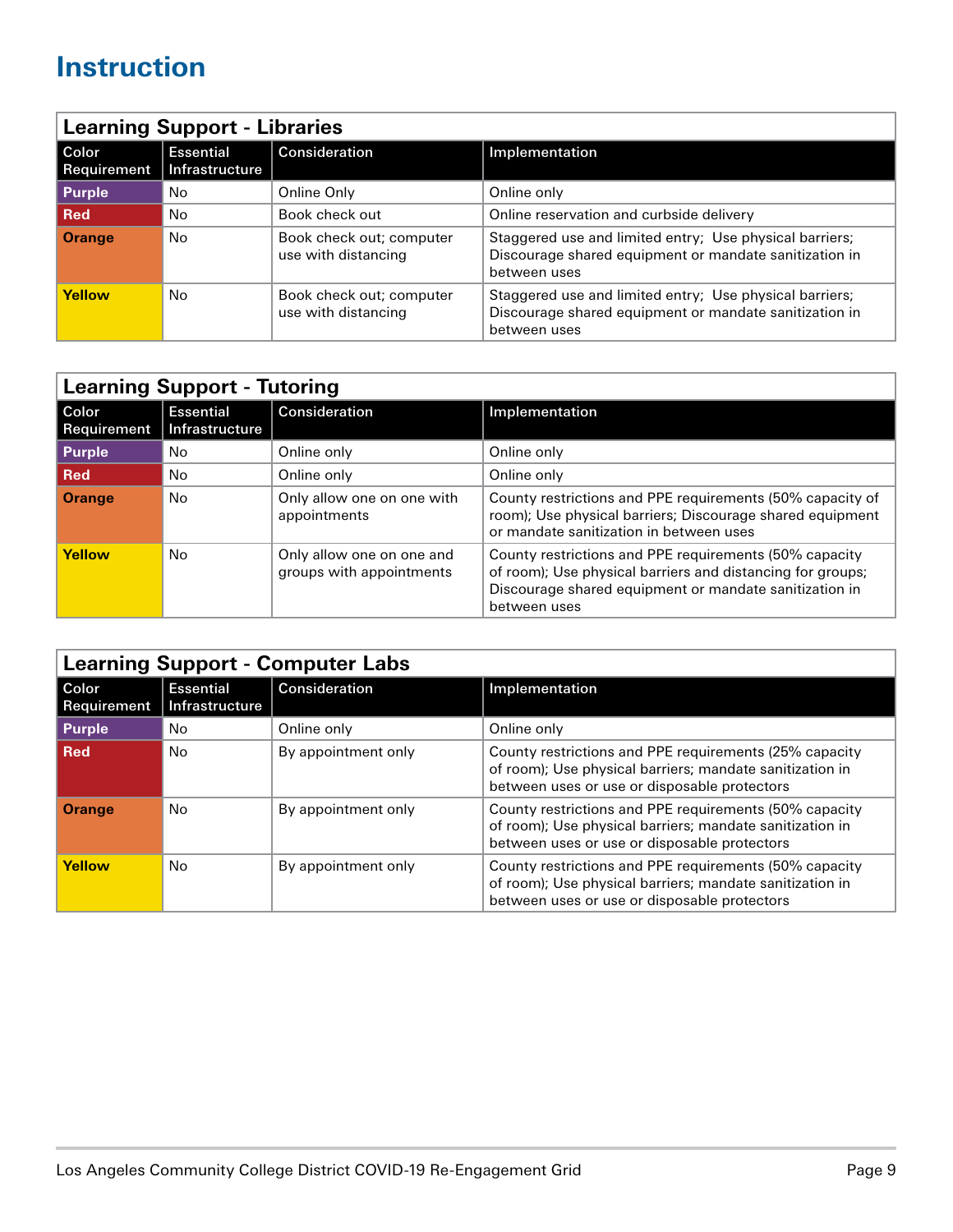<span id="page-9-0"></span>

|                             | <b>Lecture Based Credit Classes</b> |                                                                                                                                                            |                                                                                                                                                                                                              |  |
|-----------------------------|-------------------------------------|------------------------------------------------------------------------------------------------------------------------------------------------------------|--------------------------------------------------------------------------------------------------------------------------------------------------------------------------------------------------------------|--|
| Color<br><b>Requirement</b> | <b>Essential</b><br>Infrastructure  | Consideration                                                                                                                                              | Implementation                                                                                                                                                                                               |  |
| <b>Purple</b>               | No.                                 | Stay online, including<br>examinations                                                                                                                     | Stay online, including examinations                                                                                                                                                                          |  |
| <b>Red</b>                  | No.                                 | Stay online, including<br>examinations                                                                                                                     | Stay online, including examinations                                                                                                                                                                          |  |
| <b>Orange</b>               | No.                                 | External requirements prefer<br>or require in-person contact;<br>Student performance required<br>in the class setting (ex. Speech,<br>language, art, etc.) | Courses housed outdoors or in large lecture halls<br>allowing a minimum of full enrollment (42) within the<br>50% capacity limits; Courses remain hybrid with a<br>maximum 50% of hours completed in-person. |  |
| <b>Yellow</b>               | No.                                 | External requirements prefer<br>or require in-person contact;<br>Student performance required<br>in the class setting (ex. Speech,<br>language, art, etc.) | Courses housed outdoors or in large lecture halls<br>allowing a minimum of full enrollment (42) within the<br>50% capacity limits; Courses remain hybrid with a<br>maximum 50% of hours completed in-person. |  |

| <b>Noncredit Offsite</b> |                                           |                                                                                                                                                      |                                                                         |  |
|--------------------------|-------------------------------------------|------------------------------------------------------------------------------------------------------------------------------------------------------|-------------------------------------------------------------------------|--|
| l Color<br>Requirement   | <b>Essential</b><br><b>Infrastructure</b> | Consideration                                                                                                                                        | Implementation                                                          |  |
| <b>Purple</b>            | No                                        | Stay online, including examinations                                                                                                                  | Stay online, including examinations                                     |  |
| <b>Red</b>               | No.                                       | Stay online, including examinations                                                                                                                  | Stay online, including examinations                                     |  |
| <b>Orange</b>            | No.                                       | External requirements prefer or require in-person<br>contact; Student performance required in the<br>class setting (ex. Speech, language, art, etc.) | To be reviewed by ICCs and EOCs for<br>concordance with County Guidance |  |
| <b>Yellow</b>            | No                                        | External requirements prefer or require in-person<br>contact; Student performance required in the<br>class setting (ex. Speech, language, art, etc.) | To be reviewed by ICCs and EOCs for<br>concordance with County Guidance |  |

| <b>Noncredit Onsite</b> |                                           |                                                                                                                                                         |                                                                                                                                                                                                              |
|-------------------------|-------------------------------------------|---------------------------------------------------------------------------------------------------------------------------------------------------------|--------------------------------------------------------------------------------------------------------------------------------------------------------------------------------------------------------------|
| Color<br>Requirement    | <b>Essential</b><br><b>Infrastructure</b> | Consideration                                                                                                                                           | Implementation                                                                                                                                                                                               |
| <b>Purple</b>           | No.                                       | Stay online, including examinations                                                                                                                     | Stay online, including examinations                                                                                                                                                                          |
| l Red                   | No.                                       | Stay online, including examinations                                                                                                                     | Stay online, including examinations                                                                                                                                                                          |
| <b>Orange</b>           | No.                                       | External requirements prefer or<br>require in-person contact; Student<br>performance required in the class<br>setting (ex. Speech, language, art, etc.) | Courses housed outdoors or in large lecture halls<br>allowing a minimum of full enrollment (42) within<br>the 50% capacity limits; Courses remain hybrid with<br>a maximum 50% of hours completed in-person. |
| <b>Yellow</b>           | No.                                       | External requirements prefer or<br>require in-person contact; Student<br>performance required in the class<br>setting (ex. Speech, language, art, etc.) | Courses housed outdoors or in large lecture halls<br>allowing a minimum of full enrollment (42) within<br>the 50% capacity limits; Courses remain hybrid with<br>a maximum 50% of hours completed in-person. |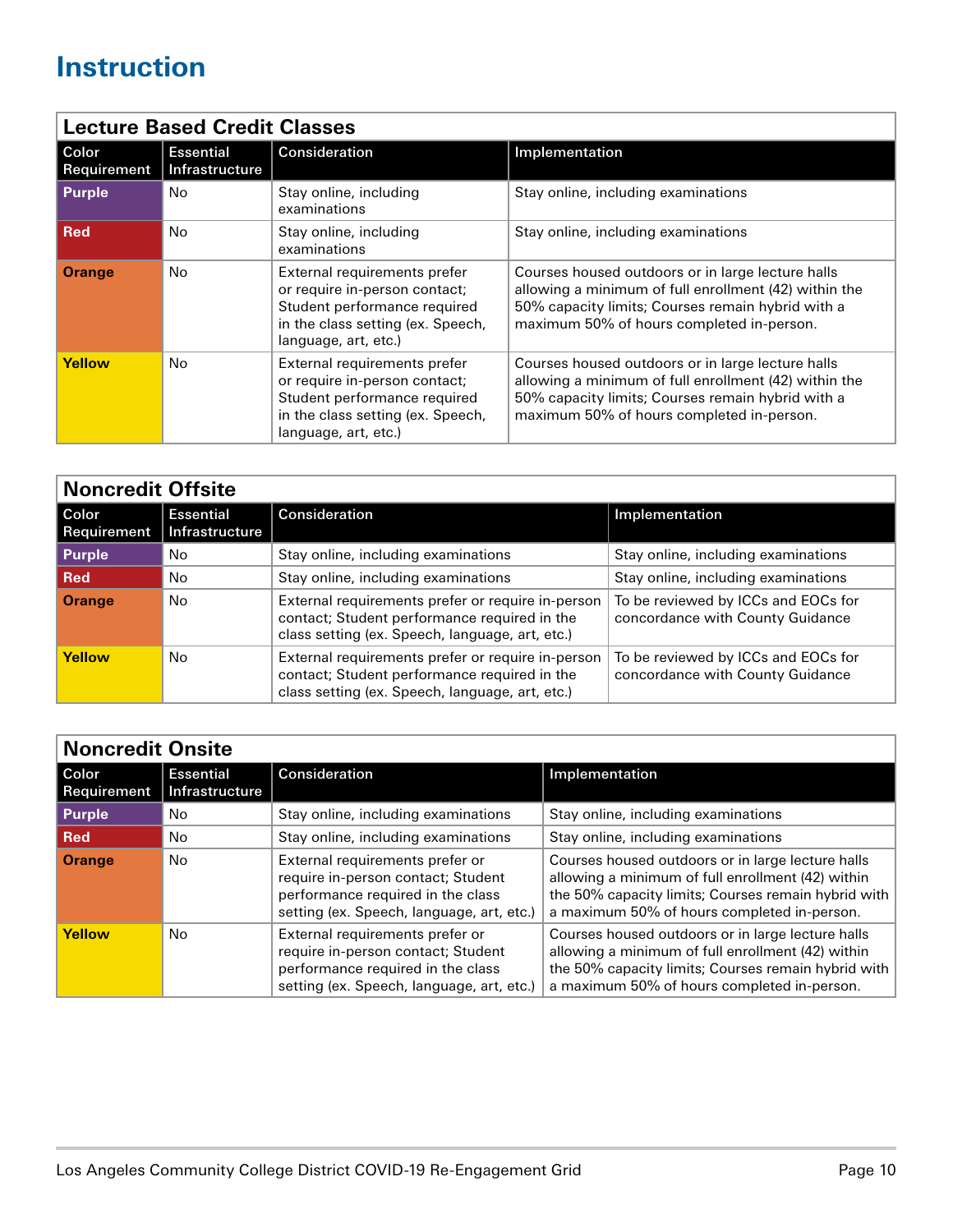<span id="page-10-0"></span>

|                      | <b>Noncredit Voc Ed</b>            |                                                                                                                                                                                                                                                                |                                                                                                                                                                                                                                                                                                                                      |  |  |
|----------------------|------------------------------------|----------------------------------------------------------------------------------------------------------------------------------------------------------------------------------------------------------------------------------------------------------------|--------------------------------------------------------------------------------------------------------------------------------------------------------------------------------------------------------------------------------------------------------------------------------------------------------------------------------------|--|--|
| Color<br>Requirement | <b>Essential</b><br>Infrastructure | Consideration                                                                                                                                                                                                                                                  | Implementation                                                                                                                                                                                                                                                                                                                       |  |  |
| <b>Purple</b>        | No                                 | Online Only                                                                                                                                                                                                                                                    | Online only                                                                                                                                                                                                                                                                                                                          |  |  |
| <b>Red</b>           | <b>No</b>                          | External requirements prefer or<br>require in-person contact; Only<br>when equipment not available in<br>home or online is needed; focus on<br>those courses need physical use of<br>equipment or where collaboration is<br>needed among students and faculty; | Maximum 25% of hours in person; County<br>restrictions and PPE requirements (25% capacity<br>of room); Can't increase the number instructional<br>hours and must utilize online formats to ensure<br>outcomes are met within existing instructional<br>hours; Discourage shared equipment or mandate<br>sanitization in between uses |  |  |
| <b>Orange</b>        | No                                 | External requirements prefer or<br>require in-person contact; Only<br>when equipment not available in<br>home or online is needed; focus on<br>those courses need physical use of<br>equipment or where collaboration is<br>needed among students and faculty; | Maximum 50% of hours in person; County<br>restrictions and PPE requirements (50% capacity<br>of room); Can't increase the number instructional<br>hours and must utilize online formats to ensure<br>outcomes are met within existing instructional<br>hours; Discourage shared equipment or mandate<br>sanitization in between uses |  |  |
| Yellow               | No                                 | External requirements prefer or<br>require in-person contact; Only<br>when equipment not available in<br>home or online is needed; focus on<br>those courses need physical use of<br>equipment or where collaboration is<br>needed among students and faculty; | Maximum 50% of hours in person; County<br>restrictions and PPE requirements (50% capacity<br>of room); Can't increase the number instructional<br>hours and must utilize online formats to ensure<br>outcomes are met within existing instructional<br>hours; Discourage shared equipment or mandate<br>sanitization in between uses |  |  |

| <b>Office Hours</b> |                                                  |               |                |
|---------------------|--------------------------------------------------|---------------|----------------|
| Color               | <b>Essential</b><br>Requirement   Infrastructure | Consideration | Implementation |
| <b>Purple</b>       | No                                               | Online only   | Online only    |
| Red                 | No                                               | Online only   | Online only    |
| Orange              | No                                               | Online only   | Online only    |
| Yellow              | No                                               | Online only   | Online only    |

| <b>Offsite Clinical</b> |                                                  |                                         |                                            |
|-------------------------|--------------------------------------------------|-----------------------------------------|--------------------------------------------|
| l Color                 | <b>Essential</b><br>Requirement   Infrastructure | <b>Consideration</b>                    | Implementation                             |
| Purple                  | Yes/no                                           | Allow with review from medical director | Follow medical director approved protocols |
| Red                     | Yes/no                                           | Allow with review from medical director | Follow medical director approved protocols |
| Orange                  | Yes/no                                           | Allow with review from medical director | Follow medical director approved protocols |
| Yellow                  | Yes/no                                           | Allow with review from medical director | Follow medical director approved protocols |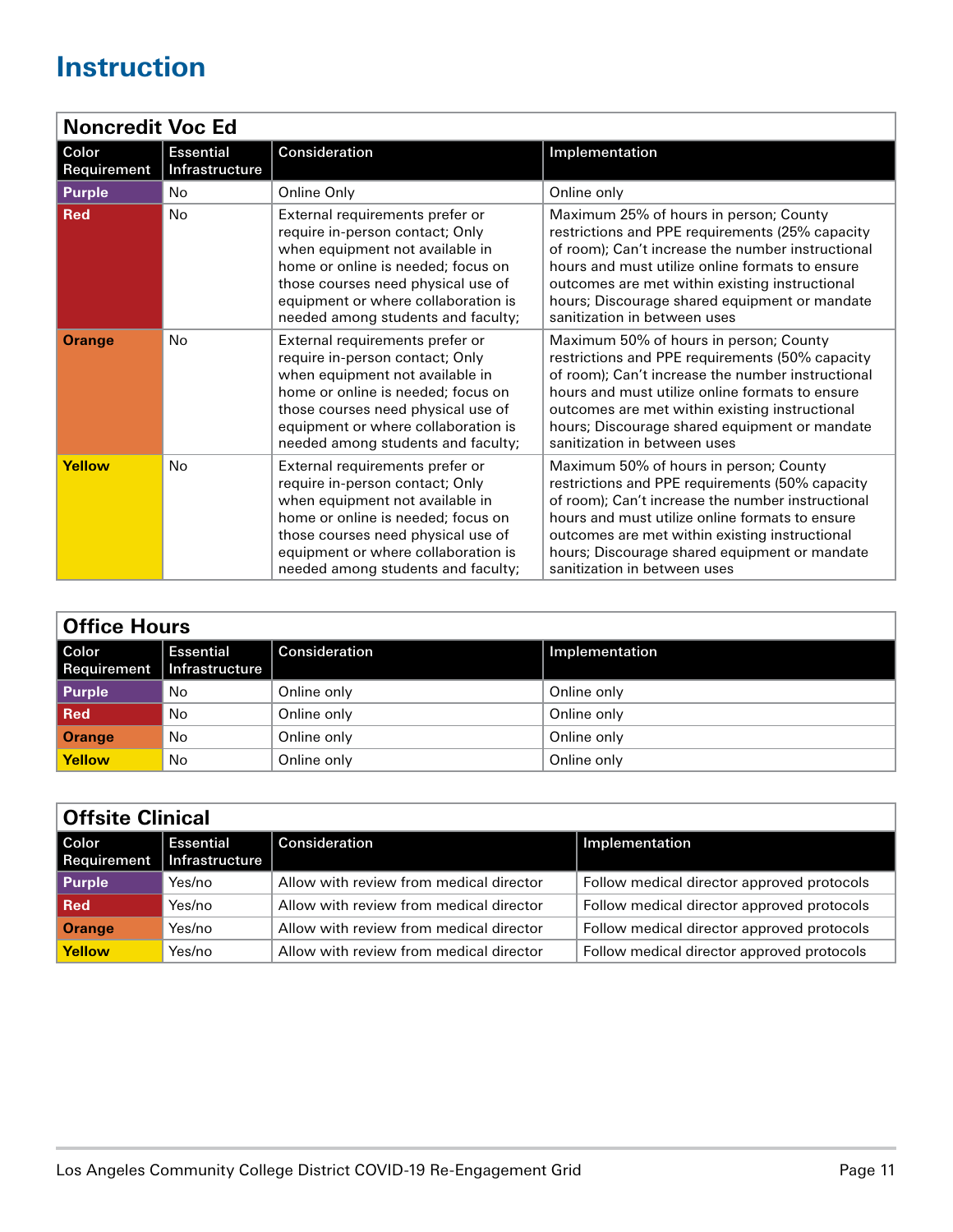<span id="page-11-0"></span>

| <b>Offsite Internships</b>  |                                    |                                                                                                                                                      |                                                                         |
|-----------------------------|------------------------------------|------------------------------------------------------------------------------------------------------------------------------------------------------|-------------------------------------------------------------------------|
| Color<br><b>Requirement</b> | <b>Essential</b><br>Infrastructure | Consideration                                                                                                                                        | Implementation                                                          |
| <b>Purple</b>               | No                                 | Stay online, including examinations                                                                                                                  | Stay online, including examinations                                     |
| l Red                       | No                                 | Stay online, including examinations                                                                                                                  | To be reviewed by ICCs and EOCs for<br>concordance with County Guidance |
| <b>Orange</b>               | No                                 | External requirements prefer or require in-person<br>contact; Student performance required in the<br>class setting (ex. Speech, language, art, etc.) | To be reviewed by ICCs and EOCs for<br>concordance with County Guidance |
| <b>Yellow</b>               | No                                 | External requirements prefer or require in-person<br>contact; Student performance required in the<br>class setting (ex. Speech, language, art, etc.) | To be reviewed by ICCs and EOCs for<br>concordance with County Guidance |

| <b>STEM Labs</b>     |                                    |                                                                                                                                             |                                                                                                                                                                                                                                                                                                                                   |
|----------------------|------------------------------------|---------------------------------------------------------------------------------------------------------------------------------------------|-----------------------------------------------------------------------------------------------------------------------------------------------------------------------------------------------------------------------------------------------------------------------------------------------------------------------------------|
| Color<br>Requirement | <b>Essential</b><br>Infrastructure | Consideration                                                                                                                               | Implementation                                                                                                                                                                                                                                                                                                                    |
| <b>Purple</b>        | No                                 | Online only                                                                                                                                 | Online only                                                                                                                                                                                                                                                                                                                       |
| <b>Red</b>           | No                                 | <b>External requirements</b><br>prefer or require in-person<br>contact; Only when<br>equipment not available in<br>home or online is needed | Maximum 25% of hours in person; County restrictions and<br>PPE requirements (25% capacity of room); Can't increase the<br>number instructional hours and must utilize online formats to<br>ensure outcomes are met within existing instructional hours;<br>Discourage shared equipment or mandate sanitization in<br>between uses |
| <b>Orange</b>        | No.                                | <b>External requirements</b><br>prefer or require in-person<br>contact; Only when<br>equipment not available in<br>home or online is needed | Maximum 50% of hours in person; County restrictions and<br>PPE requirements (50% capacity of room); Can't increase the<br>number instructional hours and must utilize online formats to<br>ensure outcomes are met within existing instructional hours;<br>Discourage shared equipment or mandate sanitization in<br>between uses |
| Yellow               | No.                                | External requirements<br>prefer or require in-person<br>contact; Only when<br>equipment not available in<br>home or online is needed        | Maximum 50% of hours in person; County restrictions and<br>PPE requirements (50% capacity of room); Can't increase the<br>number instructional hours and must utilize online formats to<br>ensure outcomes are met within existing instructional hours;<br>Discourage shared equipment or mandate sanitization in<br>between uses |

| <b>Testing</b>       |                                    |                                                        |                                                                                                                                   |
|----------------------|------------------------------------|--------------------------------------------------------|-----------------------------------------------------------------------------------------------------------------------------------|
| Color<br>Requirement | <b>Essential</b><br>Infrastructure | Consideration                                          | Implementation                                                                                                                    |
| <b>Purple</b>        | No                                 | Online Only                                            | Online only                                                                                                                       |
| l Red                | No.                                | Allow only for federal or<br>external mandated testing | Staggered use and limited entry; Use physical barriers;<br>Discourage shared equipment or mandate sanitization in<br>between uses |
| <b>Orange</b>        | No.                                | Allow only for federal or<br>external mandated testing | Staggered use and limited entry; Use physical barriers;<br>Discourage shared equipment or mandate sanitization in<br>between uses |
| Yellow               | No                                 | Allow with prior approval<br>from President            | Staggered use and limited entry; Use physical barriers;<br>Discourage shared equipment or mandate sanitization in<br>between uses |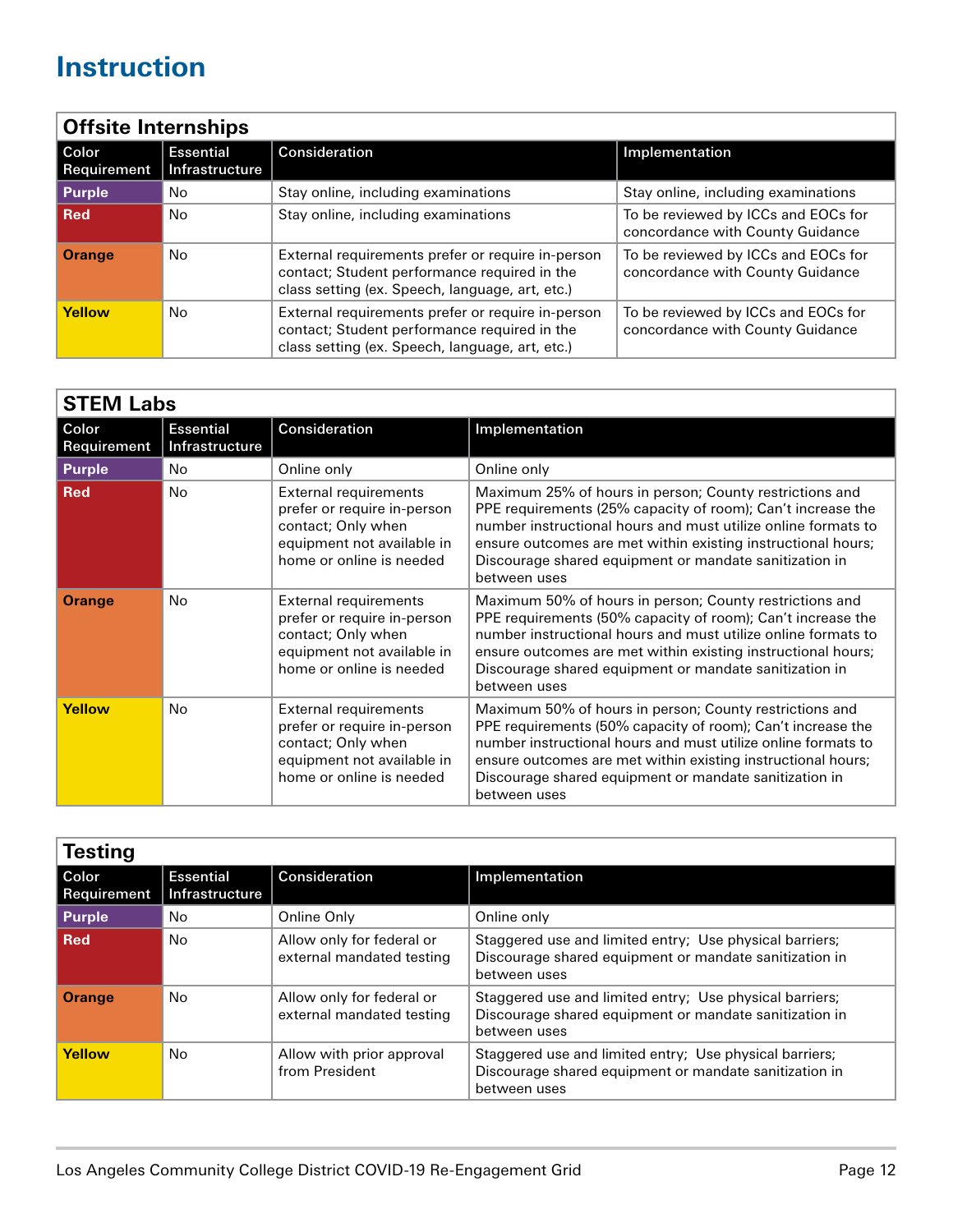<span id="page-12-0"></span>

| <b>Admissions</b>    |                                                                                                       |                                                                                                                                                                                                               |  |
|----------------------|-------------------------------------------------------------------------------------------------------|---------------------------------------------------------------------------------------------------------------------------------------------------------------------------------------------------------------|--|
| Color<br>Requirement | Consideration                                                                                         | Implementation                                                                                                                                                                                                |  |
| <b>Purple</b>        | No in person student contact or<br>service, staff can perform essential<br>duties as needed in person | County restrictions and PPE requirements (limited to only essential<br>duties not able to be completed online); Use physical barriers;<br>Discourage shared equipment or mandate sanitization in between uses |  |
| <b>Red</b>           | No in person student contact or<br>service, staff can perform essential<br>duties as needed in person | County restrictions and PPE requirements (25% capacity of room);<br>Use physical barriers; Discourage shared equipment or mandate<br>sanitization in between uses                                             |  |
| <b>Orange</b>        | No in person student contact or<br>service, staff can perform duties as<br>needed in person           | County restrictions and PPE requirements (50% capacity of room);<br>Use physical barriers; Discourage shared equipment or mandate<br>sanitization in between uses                                             |  |
| <b>Yellow</b>        | No in person student contact or<br>service, staff can perform duties as<br>needed in person           | County restrictions and PPE requirements (50% capacity of room); Use<br>physical barriers; Discourage shared equipment or mandate sanitization<br>in between uses                                             |  |

| <b>CDC</b>             |                                                                                                                    |                                                                                                                                                                                         |
|------------------------|--------------------------------------------------------------------------------------------------------------------|-----------------------------------------------------------------------------------------------------------------------------------------------------------------------------------------|
| l Color<br>Requirement | Consideration                                                                                                      | Implementation                                                                                                                                                                          |
| Purple                 | Online Only                                                                                                        | Online Only                                                                                                                                                                             |
| <b>Red</b>             | Allow to return following County Guidance<br>for Child Care Centers and as permittable by<br>IHE guidelines.       | Follow County Guidance for Child Care Centers and individual<br>site plans approved through local ICC and District EOC. Must<br>begin with a pilot program with potential for expansion |
| <b>Orange</b>          | Allow to return following County Guidance<br>for Child Care Centers and as permittable by<br><b>IHE</b> quidelines | Follow County Guidance for Child Care Centers and individual<br>site plans approved through local ICC and District EOC                                                                  |
| <b>Yellow</b>          | Allow to return following County Guidance<br>for Child Care Centers and as permittable by<br><b>IHE</b> quidelines | Follow County Guidance for Child Care Centers and individual<br>site plans approved through local ICC and District EOC                                                                  |

| <b>Counseling</b>      |                                                                                                         |                                                                                                                                                                                                                                                                         |  |
|------------------------|---------------------------------------------------------------------------------------------------------|-------------------------------------------------------------------------------------------------------------------------------------------------------------------------------------------------------------------------------------------------------------------------|--|
| l Color<br>Requirement | Consideration                                                                                           | Implementation                                                                                                                                                                                                                                                          |  |
| Purple                 | Online Only                                                                                             | Online Only                                                                                                                                                                                                                                                             |  |
| <b>Red</b>             | Online Only                                                                                             | Online Only                                                                                                                                                                                                                                                             |  |
| <b>Orange</b>          | Allowance of staff to work from<br>office to perform remote services<br>as allowable by county guidance | Allowance of staff to work from office to perform remote services as<br>allowable by county guidance. County restrictions and PPE requirements<br>(50% capacity of room); Use physical barriers; Discourage shared<br>equipment or mandate sanitization in between uses |  |
| Yellow                 | Allowance of staff to work from<br>office to perform remote services<br>as allowable by county guidance | Allowance of staff to work from office to perform remote services as<br>allowable by county guidance. County restrictions and PPE requirements<br>(50% capacity of room); Use physical barriers; Discourage shared<br>equipment or mandate sanitization in between uses |  |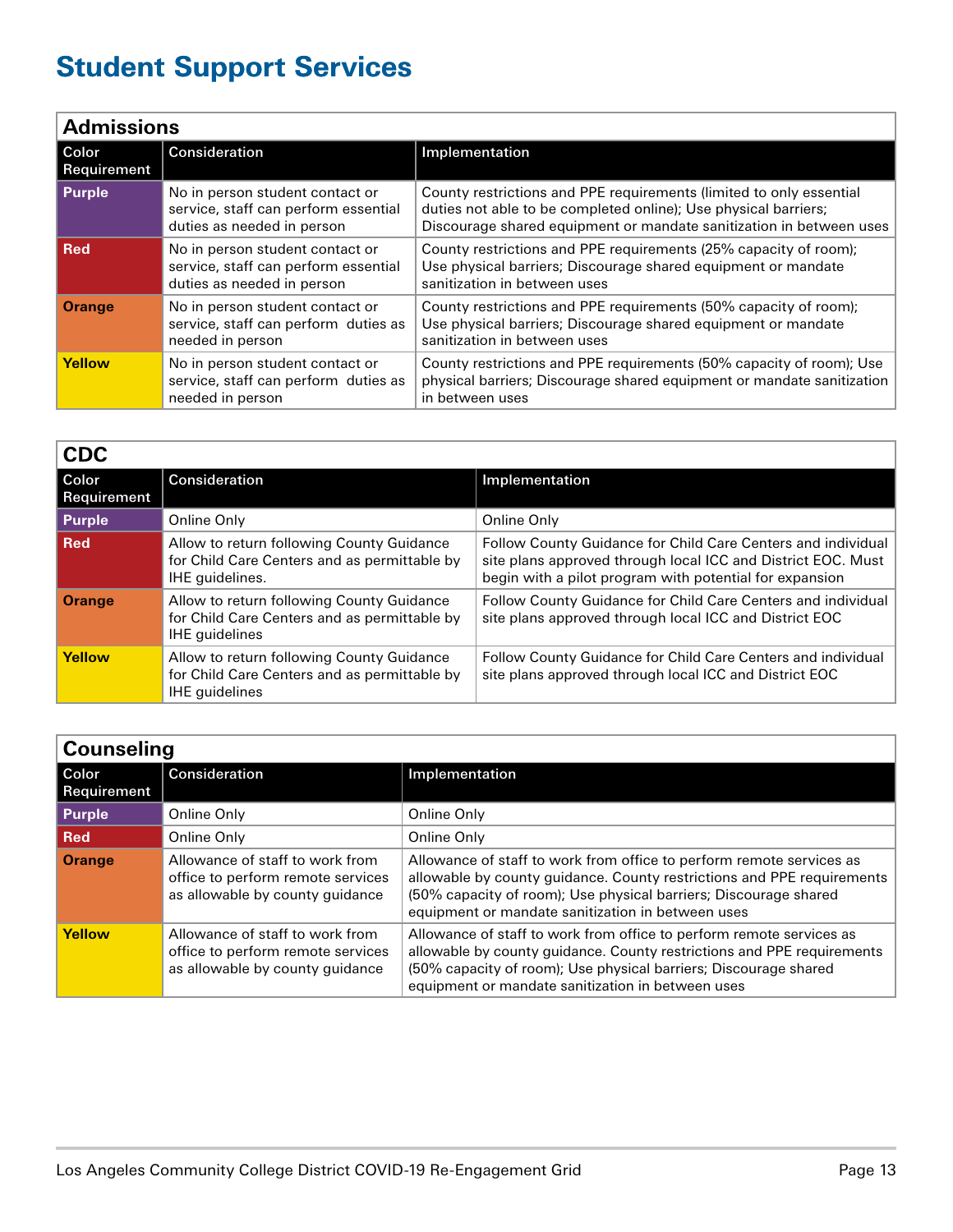<span id="page-13-0"></span>

| <b>DSPS</b>                 |                                                                                                     |                                                                                                                                                                   |
|-----------------------------|-----------------------------------------------------------------------------------------------------|-------------------------------------------------------------------------------------------------------------------------------------------------------------------|
| Color<br><b>Requirement</b> | Consideration                                                                                       | Implementation                                                                                                                                                    |
| <b>Purple</b>               | Limited to only legally required<br>activities and accommodations<br>not able to be achieved online | County restrictions and PPE requirements; Use physical barriers;<br>Discourage shared equipment or mandate sanitization in between uses                           |
| l Red                       | Limited to only legally required<br>activities and accommodations<br>not able to be achieved online | County restrictions and PPE requirements (25% capacity of room); Use<br>physical barriers; Discourage shared equipment or mandate sanitization<br>in between uses |
| <b>Orange</b>               | Limited to only legally required<br>activities and meeting county<br>standards                      | County restrictions and PPE requirements (50% capacity of room); Use<br>physical barriers; Discourage shared equipment or mandate sanitization<br>in between uses |
| <b>Yellow</b>               | Limited to only legally required<br>activities and meeting county<br>standards                      | County restrictions and PPE requirements (50% capacity of room); Use<br>physical barriers; Discourage shared equipment or mandate sanitization<br>in between uses |

| <b>EOPS</b>          |                                                                                                         |                                                                                                                                                                                                                                                                         |
|----------------------|---------------------------------------------------------------------------------------------------------|-------------------------------------------------------------------------------------------------------------------------------------------------------------------------------------------------------------------------------------------------------------------------|
| Color<br>Requirement | <b>Consideration</b>                                                                                    | Implementation                                                                                                                                                                                                                                                          |
| <b>Purple</b>        | Online Only                                                                                             | Online Only                                                                                                                                                                                                                                                             |
| Red                  | Online Only                                                                                             | Online Only                                                                                                                                                                                                                                                             |
| <b>Orange</b>        | Allowance of staff to work from<br>office to perform remote services<br>as allowable by county guidance | Allowance of staff to work from office to perform remote services as<br>allowable by county guidance. County restrictions and PPE requirements<br>(50% capacity of room); Use physical barriers; Discourage shared<br>equipment or mandate sanitization in between uses |
| <b>Yellow</b>        | Allowance of staff to work from<br>office to perform remote services<br>as allowable by county guidance | Allowance of staff to work from office to perform remote services as<br>allowable by county guidance. County restrictions and PPE requirements<br>(50% capacity of room); Use physical barriers; Discourage shared<br>equipment or mandate sanitization in between uses |

| <b>Financial Aid</b> |                                                                                                          |                                                                                                                                                                                                               |  |
|----------------------|----------------------------------------------------------------------------------------------------------|---------------------------------------------------------------------------------------------------------------------------------------------------------------------------------------------------------------|--|
| Color<br>Requirement | Consideration                                                                                            | Implementation                                                                                                                                                                                                |  |
| <b>Purple</b>        | No in person student contact<br>or service, staff can perform<br>essential duties as needed in<br>person | County restrictions and PPE requirements (limited to only essential<br>duties not able to be completed online); Use physical barriers;<br>Discourage shared equipment or mandate sanitization in between uses |  |
| <b>Red</b>           | No in person student contact<br>or service, staff can perform<br>essential duties as needed in<br>person | County restrictions and PPE requirements (25% capacity of room); Use<br>physical barriers; Discourage shared equipment or mandate sanitization<br>in between uses                                             |  |
| <b>Orange</b>        | No in person student contact or<br>service, staff can perform duties<br>as needed in person              | County restrictions and PPE requirements (50% capacity of room); Use<br>physical barriers; Discourage shared equipment or mandate sanitization<br>in between uses                                             |  |
| <b>Yellow</b>        | No in person student contact or<br>service, staff can perform duties<br>as needed in person              | County restrictions and PPE requirements (50% capacity of room); Use<br>physical barriers; Discourage shared equipment or mandate sanitization<br>in between uses                                             |  |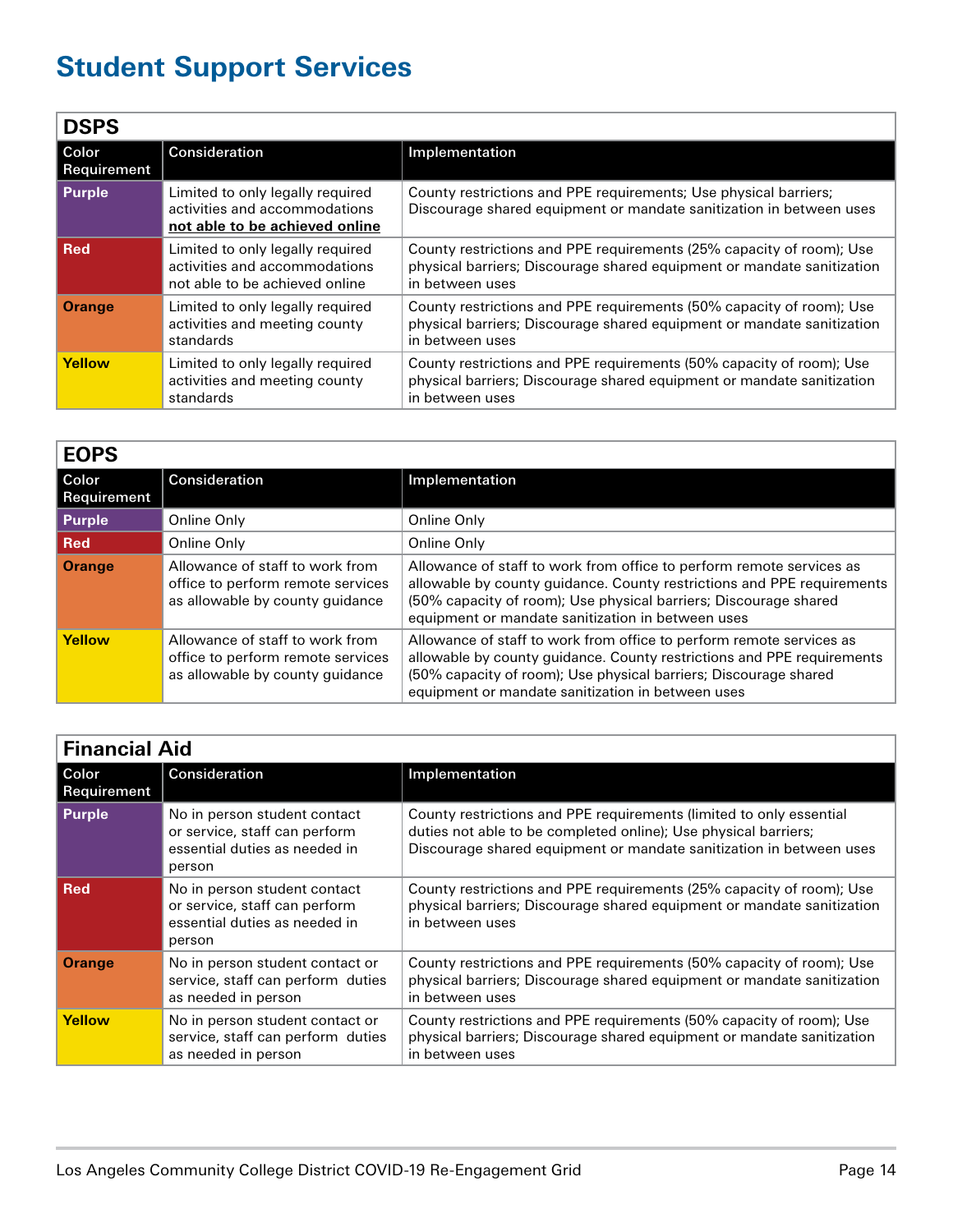<span id="page-14-0"></span>

| <b>Food Pantries / Food Distribution</b> |                    |                                                                                               |  |
|------------------------------------------|--------------------|-----------------------------------------------------------------------------------------------|--|
| l Color<br>Requirement                   | Consideration      | Implementation                                                                                |  |
| Purple                                   | Drive through only | County guidance regarding drive through distributions and use of PPE and<br>social distancing |  |
| l Red                                    | Drive through only | County guidance regarding drive through distributions and use of PPE and<br>social distancing |  |
| <b>Orange</b>                            | Drive through only | County guidance regarding drive through distributions and use of PPE and<br>social distancing |  |
| Yellow                                   | Drive through only | County guidance regarding drive through distributions and use of PPE and<br>social distancing |  |

| <b>Food Services / Cafeteria</b> |                                                                       |                                                                       |
|----------------------------------|-----------------------------------------------------------------------|-----------------------------------------------------------------------|
| Color<br>Requirement             | <b>Consideration</b>                                                  | Implementation                                                        |
| <b>Purple</b>                    | None                                                                  | None                                                                  |
| Red                              | None                                                                  | None                                                                  |
| Orange                           | Food service per County Guidelines, preference<br>for outdoor service | Food service per County Guidelines, preference for<br>outdoor service |
| <b>Yellow</b>                    | Food service per County Guidelines                                    | Food service per County Guidelines                                    |

| <b>Health Centers</b>  |                                                                                                                            |                                                                                                                                                                            |
|------------------------|----------------------------------------------------------------------------------------------------------------------------|----------------------------------------------------------------------------------------------------------------------------------------------------------------------------|
| l Color<br>Requirement | Consideration                                                                                                              | Implementation                                                                                                                                                             |
| <b>Purple</b>          | Online Only                                                                                                                | Online Only                                                                                                                                                                |
| l Red                  | Online Only                                                                                                                | Online Only                                                                                                                                                                |
| <b>Orange</b>          | Return of some services in person; priory given<br>to mental health, testing services, or possible<br>vaccine distribution | By appointment, following current County Guidance on<br>check-in processes, social distancing and mask use. No<br>students demonstrating physical illnesses allowed onsite |
| Yellow                 | Return of some services in person; priory given<br>to mental health, testing services, or possible<br>vaccine distribution | By appointment, following current County Guidance on<br>check-in processes, social distancing and mask use. No<br>students demonstrating physical illnesses allowed onsite |

| <b>Other Student Services, Specialized Program</b> |                                                                                                            |                                                                                                                                                                                                                                                                         |
|----------------------------------------------------|------------------------------------------------------------------------------------------------------------|-------------------------------------------------------------------------------------------------------------------------------------------------------------------------------------------------------------------------------------------------------------------------|
| Color<br>Requirement                               | Consideration                                                                                              | Implementation                                                                                                                                                                                                                                                          |
| <b>Purple</b>                                      | Online Only                                                                                                | Online Only                                                                                                                                                                                                                                                             |
| <b>Red</b>                                         | Online Only                                                                                                | online Only                                                                                                                                                                                                                                                             |
| <b>Orange</b>                                      | Allowance of staff to work<br>from office to perform remote<br>services as allowable by<br>county guidance | Allowance of staff to work from office to perform remote services as<br>allowable by county guidance. County restrictions and PPE requirements<br>(50% capacity of room); Use physical barriers; Discourage shared<br>equipment or mandate sanitization in between uses |
| <b>Yellow</b>                                      | Allowance of staff to work<br>from office to perform remote<br>services as allowable by<br>county guidance | Allowance of staff to work from office to perform remote services as<br>allowable by county guidance. County restrictions and PPE requirements<br>(50% capacity of room); Use physical barriers; Discourage shared equipment<br>or mandate sanitization in between uses |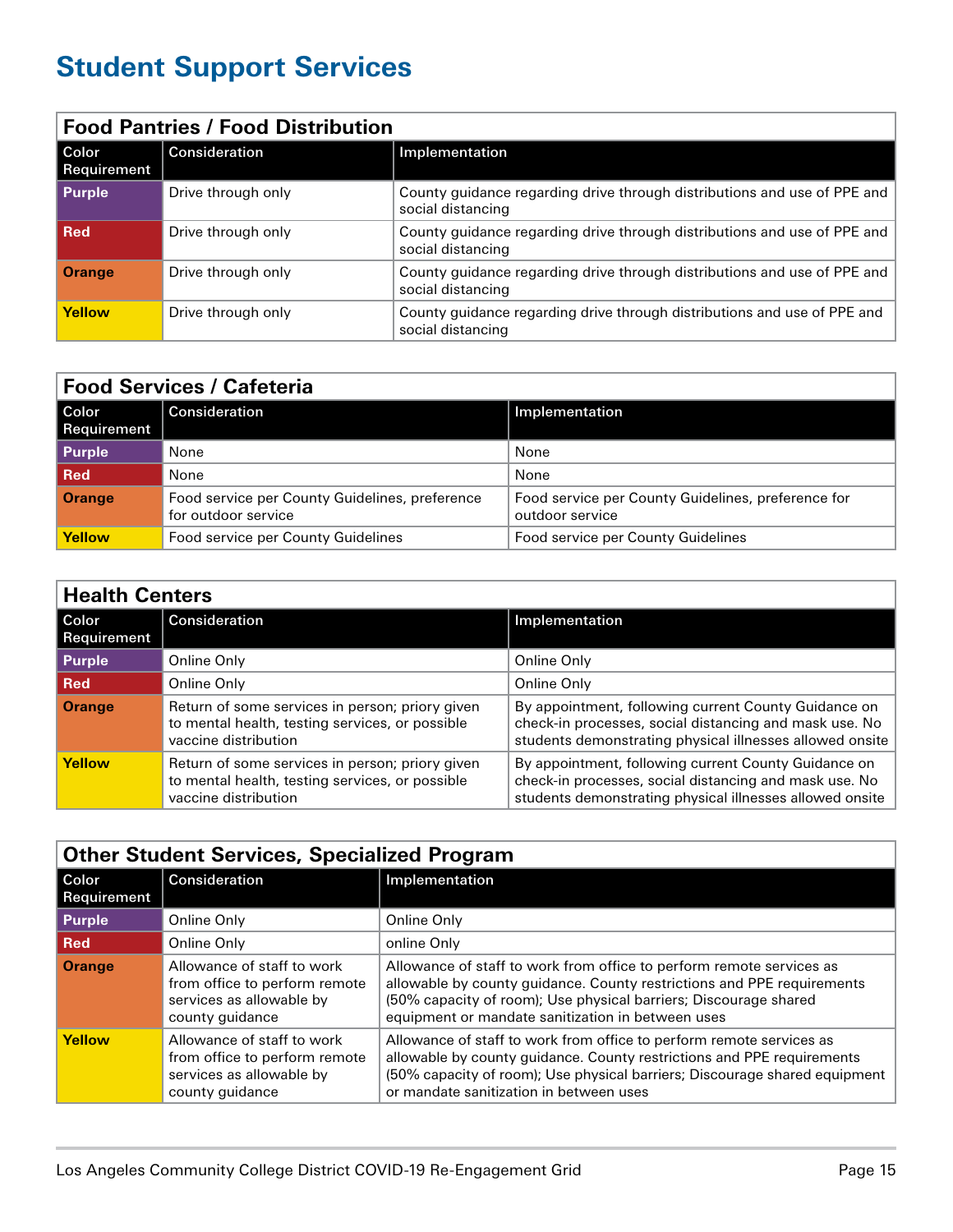<span id="page-15-0"></span>

| <b>Outreach / Matriculation</b> |                                                                |                                                                                                                             |
|---------------------------------|----------------------------------------------------------------|-----------------------------------------------------------------------------------------------------------------------------|
| l Color<br>Requirement          | Consideration                                                  | Implementation                                                                                                              |
| <b>Purple</b>                   | Online Only                                                    | Online Only                                                                                                                 |
| l Red                           | Online Only                                                    | Online Only                                                                                                                 |
| <b>Orange</b>                   | In person, by appointment, small<br>groups per county guidance | Staggered use and limited entry per county guidance, offsite activities to<br>be follow County guidance for those locations |
| <b>Yellow</b>                   | In person, by appointment, small<br>groups per county guidance | Staggered use and limited entry per county guidance, offsite activities to<br>be follow County guidance for those locations |

| <b>Student Life</b>         |                                                                |                                                     |
|-----------------------------|----------------------------------------------------------------|-----------------------------------------------------|
| Color<br><b>Requirement</b> | Consideration                                                  | Implementation                                      |
| <b>Purple</b>               | Online Only                                                    | Online Only                                         |
| l Red                       | Online Only                                                    | Online Only                                         |
| <b>Orange</b>               | In person, by appointment, small groups per<br>county quidance | Staggered use and limited entry per county quidance |
| <b>Yellow</b>               | In person, by appointment, small groups per<br>county guidance | Staggered use and limited entry per county guidance |

| <b>Study Space</b>     |                                                                                |                                                                                                                                |
|------------------------|--------------------------------------------------------------------------------|--------------------------------------------------------------------------------------------------------------------------------|
| l Color<br>Requirement | Consideration                                                                  | Implementation                                                                                                                 |
| Purple                 | Parking lot use with no restrooms                                              | No allowances for congregating outside of cars, mandated check-in and<br>appropriate use of PPE during check-in                |
| l Red                  | Parking lot, outdoor study<br>spaces, restricted access, socially<br>distanced | Staggered use and limited entry; Use physical barriers; Discourage<br>shared equipment or mandate sanitization in between uses |
| <b>Orange</b>          | Indoor computer use with<br>distancing                                         | Staggered use and limited entry; Use physical barriers; Discourage<br>shared equipment or mandate sanitization in between uses |
| Yellow                 | Indoor computer use with<br>distancing                                         | Staggered use and limited entry; Use physical barriers; Discourage<br>shared equipment or mandate sanitization in between uses |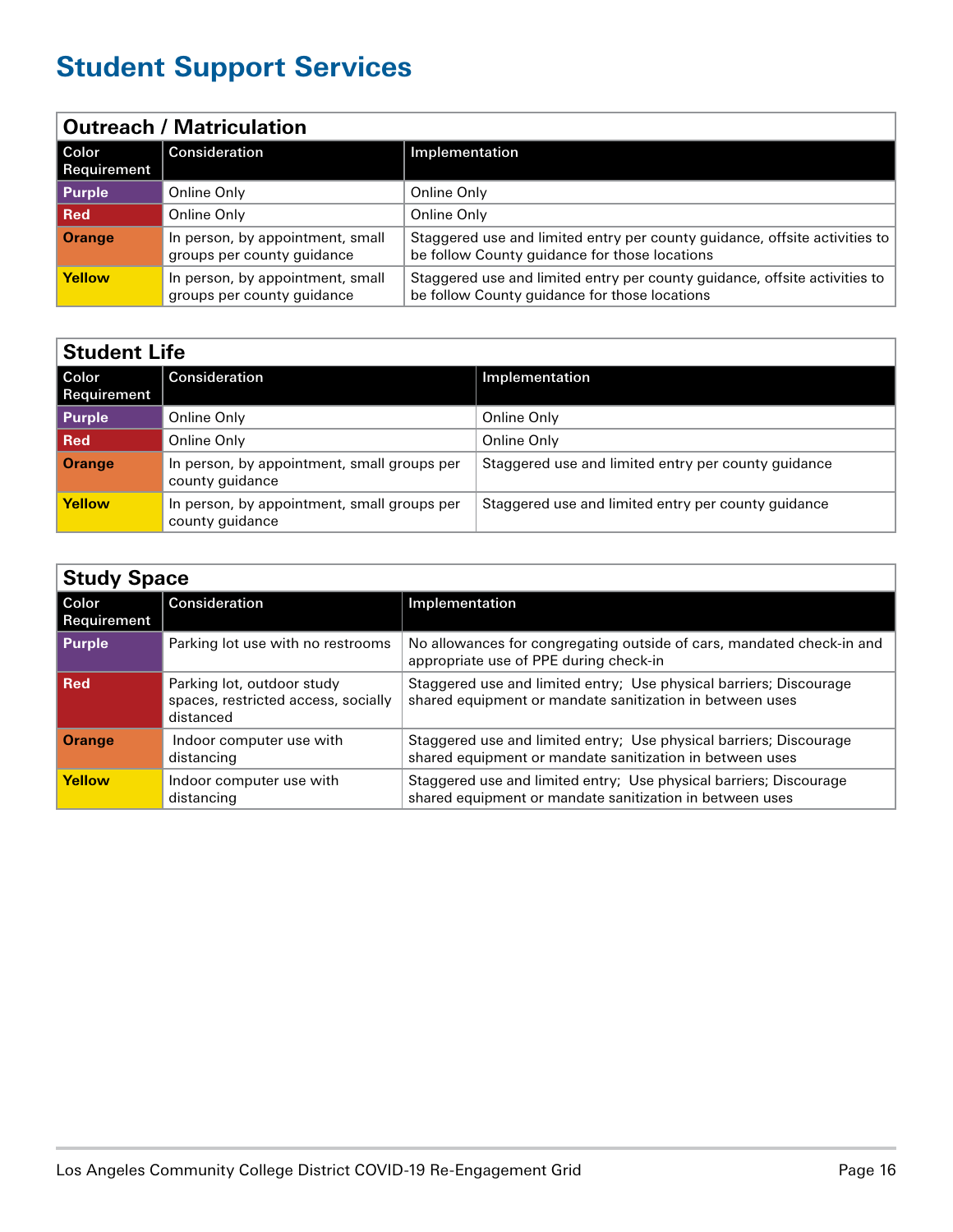<span id="page-16-0"></span>

| <b>Accounting, Budget and Finance</b> |                                                                                                       |                                                                                                                                                                                                               |
|---------------------------------------|-------------------------------------------------------------------------------------------------------|---------------------------------------------------------------------------------------------------------------------------------------------------------------------------------------------------------------|
| l Color<br>Requirement                | Consideration                                                                                         | Implementation                                                                                                                                                                                                |
| Purple                                | No in person student contact or<br>service, staff can perform essential<br>duties as needed in person | County restrictions and PPE requirements (limited to only essential<br>duties not able to be completed online); Use physical barriers;<br>Discourage shared equipment or mandate sanitization in between uses |
| ∣ Red                                 | No in person student contact or<br>service, staff can perform essential<br>duties as needed in person | County restrictions and PPE requirements (25% capacity of room); Use<br>physical barriers; Discourage shared equipment or mandate sanitization<br>in between uses                                             |
| <b>Orange</b>                         | No in person student contact or<br>service, staff can perform duties<br>as needed in person           | County restrictions and PPE requirements (50% capacity of room); Use<br>physical barriers; Discourage shared equipment or mandate sanitization<br>in between uses                                             |
| <b>Yellow</b>                         | No in person student contact or<br>service, staff can perform duties<br>as needed in person           | County restrictions and PPE requirements (50% capacity of room); Use<br>physical barriers; Discourage shared equipment or mandate sanitization<br>in between uses                                             |

| <b>Bond Management</b> |                                                              |                                                                                                                                                                                                               |
|------------------------|--------------------------------------------------------------|---------------------------------------------------------------------------------------------------------------------------------------------------------------------------------------------------------------|
| Color<br>Requirement   | Consideration                                                | Implementation                                                                                                                                                                                                |
| Purple                 | Onsite essential support for active<br>construction programs | County restrictions and PPE requirements (limited to only essential<br>duties not able to be completed online); Use physical barriers;<br>Discourage shared equipment or mandate sanitization in between uses |
| <b>Red</b>             | Onsite essential support for active<br>construction programs | County restrictions and PPE requirements (25% capacity of room); Use<br>physical barriers; Discourage shared equipment or mandate sanitization<br>in between uses                                             |
| <b>Orange</b>          | Onsite essential support for active<br>construction programs | County restrictions and PPE requirements (50% capacity of room); Use<br>physical barriers; Discourage shared equipment or mandate sanitization<br>in between uses                                             |
| <b>Yellow</b>          | Onsite essential support for active<br>construction programs | County restrictions and PPE requirements (50% capacity of room); Use<br>physical barriers; Discourage shared equipment or mandate sanitization<br>in between uses                                             |

| <b>Bookstore</b>            |                                                                                                        |                                                                                                                                                                                                                         |
|-----------------------------|--------------------------------------------------------------------------------------------------------|-------------------------------------------------------------------------------------------------------------------------------------------------------------------------------------------------------------------------|
| Color<br><b>Requirement</b> | Consideration                                                                                          | Implementation                                                                                                                                                                                                          |
| <b>Purple</b>               | No in person student contact or<br>service, staff can perform essential<br>duties as needed in person  | County restrictions and PPE requirements (limited to only essential<br>duties not able to be completed online); Drive through or other<br>contactless distribution only                                                 |
| l Red                       | No in person student contact or<br>service, staff can perform essential<br>duties as needed in person; | County restrictions and PPE requirements (25% capacity of room); Use<br>physical barriers; Discourage shared equipment or mandate sanitization<br>in between uses; Drive through or other contactless distribution only |
| <b>Orange</b>               | No in person student contact or<br>service, staff can perform duties<br>as needed in person            | County restrictions and PPE requirements (50% capacity of room); Use<br>physical barriers; Discourage shared equipment or mandate sanitization<br>in between uses; Drive through or other contactless distribution only |
| <b>Yellow</b>               | No in person student contact or<br>service, staff can perform duties<br>as needed in person            | County restrictions and PPE requirements (50% capacity of room); Use<br>physical barriers; Discourage shared equipment or mandate sanitization<br>in between uses; Drive through or other contactless distribution only |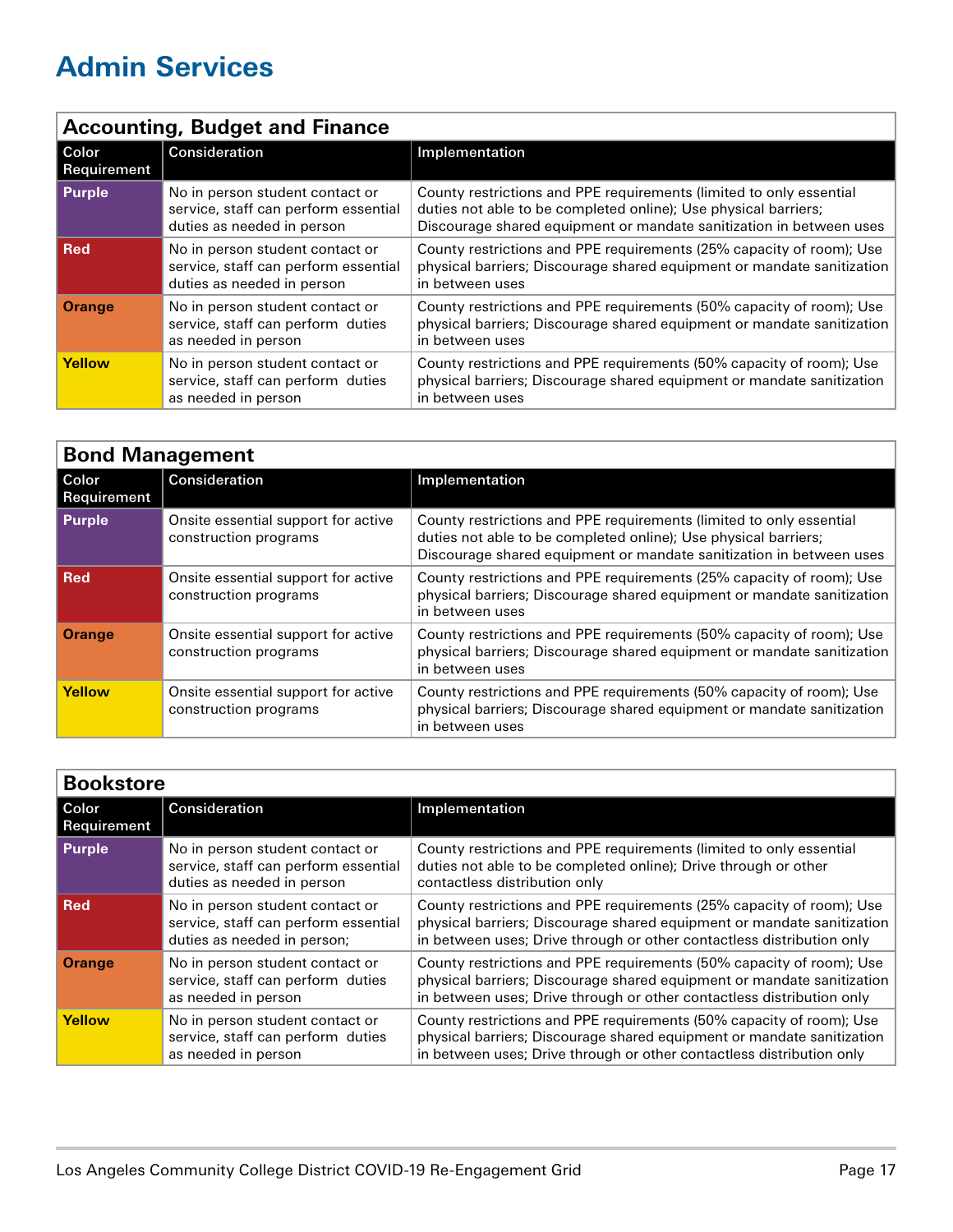<span id="page-17-0"></span>

| <b>Business Office</b>        |                                                                                                       |                                                                                                                                                                                                               |
|-------------------------------|-------------------------------------------------------------------------------------------------------|---------------------------------------------------------------------------------------------------------------------------------------------------------------------------------------------------------------|
| l Color<br><b>Requirement</b> | Consideration                                                                                         | Implementation                                                                                                                                                                                                |
| <b>Purple</b>                 | No in person student contact or<br>service, staff can perform essential<br>duties as needed in person | County restrictions and PPE requirements (limited to only essential<br>duties not able to be completed online); Use physical barriers;<br>Discourage shared equipment or mandate sanitization in between uses |
| l Red                         | No in person student contact or<br>service, staff can perform essential<br>duties as needed in person | County restrictions and PPE requirements (25% capacity of room); Use<br>physical barriers; Discourage shared equipment or mandate sanitization<br>in between uses                                             |
| <b>Orange</b>                 | No in person student contact or<br>service, staff can perform duties<br>as needed in person           | County restrictions and PPE requirements (50% capacity of room); Use<br>physical barriers; Discourage shared equipment or mandate sanitization<br>in between uses                                             |
| <b>Yellow</b>                 | No in person student contact or<br>service, staff can perform duties<br>as needed in person           | County restrictions and PPE requirements (50% capacity of room); Use<br>physical barriers; Discourage shared equipment or mandate sanitization<br>in between uses                                             |

| <b>Custodians</b>    |                                                               |                                                                |
|----------------------|---------------------------------------------------------------|----------------------------------------------------------------|
| Color<br>Requirement | Consideration                                                 | Implementation                                                 |
| Purple               | Onsite on a regular schedule to provide essential<br>services | Follow all current county restrictions and PPE<br>requirements |
| l Red                | Onsite on a regular schedule to provide essential<br>services | Follow all current county restrictions and PPE<br>requirements |
| <b>Orange</b>        | Onsite on a regular schedule to provide essential<br>services | Follow all current county restrictions and PPE<br>requirements |
| <b>Yellow</b>        | Onsite on a regular schedule to provide essential<br>services | Follow all current county restrictions and PPE<br>requirements |

| <b>Facilities Clerical</b> |                                                                                                       |                                                                                                                                                                                                               |
|----------------------------|-------------------------------------------------------------------------------------------------------|---------------------------------------------------------------------------------------------------------------------------------------------------------------------------------------------------------------|
| l Color<br>Requirement     | Consideration                                                                                         | Implementation                                                                                                                                                                                                |
| Purple                     | No in person student contact or<br>service, staff can perform essential<br>duties as needed in person | County restrictions and PPE requirements (limited to only essential<br>duties not able to be completed online); Use physical barriers;<br>Discourage shared equipment or mandate sanitization in between uses |
| <b>Red</b>                 | No in person student contact or<br>service, staff can perform essential<br>duties as needed in person | County restrictions and PPE requirements (25% capacity of room); Use<br>physical barriers; Discourage shared equipment or mandate sanitization<br>in between uses                                             |
| <b>Orange</b>              | No in person student contact or<br>service, staff can perform duties<br>as needed in person           | County restrictions and PPE requirements (50% capacity of room); Use<br>physical barriers; Discourage shared equipment or mandate sanitization<br>in between uses                                             |
| Yellow                     | No in person student contact or<br>service, staff can perform duties<br>as needed in person           | County restrictions and PPE requirements (50% capacity of room); Use<br>physical barriers; Discourage shared equipment or mandate sanitization<br>in between uses                                             |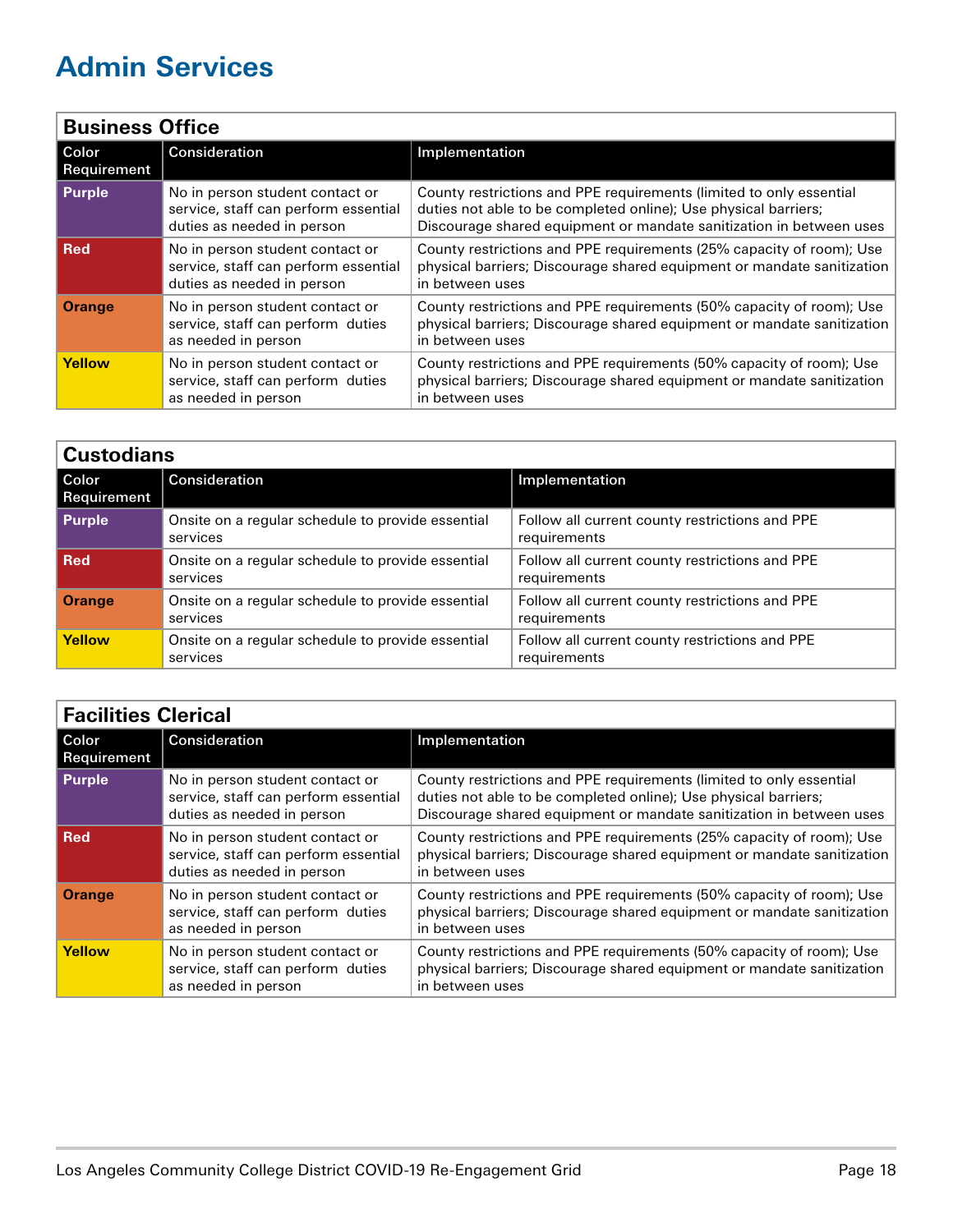<span id="page-18-0"></span>

| <b>Mailroom</b>        |                                                                                                       |                                                                                                                                                                                                  |
|------------------------|-------------------------------------------------------------------------------------------------------|--------------------------------------------------------------------------------------------------------------------------------------------------------------------------------------------------|
| l Color<br>Requirement | Consideration                                                                                         | Implementation                                                                                                                                                                                   |
| <b>Purple</b>          | No in person student contact or<br>service, staff can perform essential<br>duties as needed in person | County restrictions and PPE requirements (limited to only essential<br>duties not able to be completed online); Use physical barriers; arrange<br>for only contactless distribution of materials |
| ∣ Red                  | No in person student contact or<br>service, staff can perform essential<br>duties as needed in person | County restrictions and PPE requirements; Use physical barriers;<br>arrange for only contactless distribution of materials                                                                       |
| <b>Orange</b>          | No in person student contact or<br>service, staff can perform duties<br>as needed in person           | County restrictions and PPE requirements; Use physical barriers;<br>arrange for only contactless distribution of materials                                                                       |
| <b>Yellow</b>          | No in person student contact or<br>service, staff can perform duties<br>as needed in person           | County restrictions and PPE requirements; Use physical barriers;<br>arrange for only contactless distribution of materials                                                                       |

| <b>Payroll</b>         |                                                                                                       |                                                                                                                                                                                                               |
|------------------------|-------------------------------------------------------------------------------------------------------|---------------------------------------------------------------------------------------------------------------------------------------------------------------------------------------------------------------|
| l Color<br>Requirement | Consideration                                                                                         | Implementation                                                                                                                                                                                                |
| Purple                 | No in person student contact or<br>service, staff can perform essential<br>duties as needed in person | County restrictions and PPE requirements (limited to only essential<br>duties not able to be completed online); Use physical barriers;<br>Discourage shared equipment or mandate sanitization in between uses |
| <b>Red</b>             | No in person student contact or<br>service, staff can perform essential<br>duties as needed in person | County restrictions and PPE requirements (25% capacity of room); Use<br>physical barriers; Discourage shared equipment or mandate sanitization<br>in between uses                                             |
| <b>Orange</b>          | No in person student contact or<br>service, staff can perform duties<br>as needed in person           | County restrictions and PPE requirements (50% capacity of room); Use<br>physical barriers; Discourage shared equipment or mandate sanitization<br>in between uses                                             |
| <b>Yellow</b>          | No in person student contact or<br>service, staff can perform duties<br>as needed in person           | County restrictions and PPE requirements (50% capacity of room); Use<br>physical barriers; Discourage shared equipment or mandate sanitization<br>in between uses                                             |

| <b>Personnel Office</b>       |                                                                                                       |                                                                                                                                                                                                               |
|-------------------------------|-------------------------------------------------------------------------------------------------------|---------------------------------------------------------------------------------------------------------------------------------------------------------------------------------------------------------------|
| l Color<br><b>Requirement</b> | Consideration                                                                                         | Implementation                                                                                                                                                                                                |
| <b>Purple</b>                 | No in person student contact or<br>service, staff can perform essential<br>duties as needed in person | County restrictions and PPE requirements (limited to only essential<br>duties not able to be completed online); Use physical barriers;<br>Discourage shared equipment or mandate sanitization in between uses |
| l Red                         | No in person student contact or<br>service, staff can perform essential<br>duties as needed in person | County restrictions and PPE requirements (25% capacity of room); Use<br>physical barriers; Discourage shared equipment or mandate sanitization<br>in between uses                                             |
| <b>Orange</b>                 | No in person student contact or<br>service, staff can perform duties<br>as needed in person           | County restrictions and PPE requirements (50% capacity of room); Use<br>physical barriers; Discourage shared equipment or mandate sanitization<br>in between uses                                             |
| <b>Yellow</b>                 | No in person student contact or<br>service, staff can perform duties<br>as needed in person           | County restrictions and PPE requirements (50% capacity of room); Use<br>physical barriers; Discourage shared equipment or mandate sanitization<br>in between uses                                             |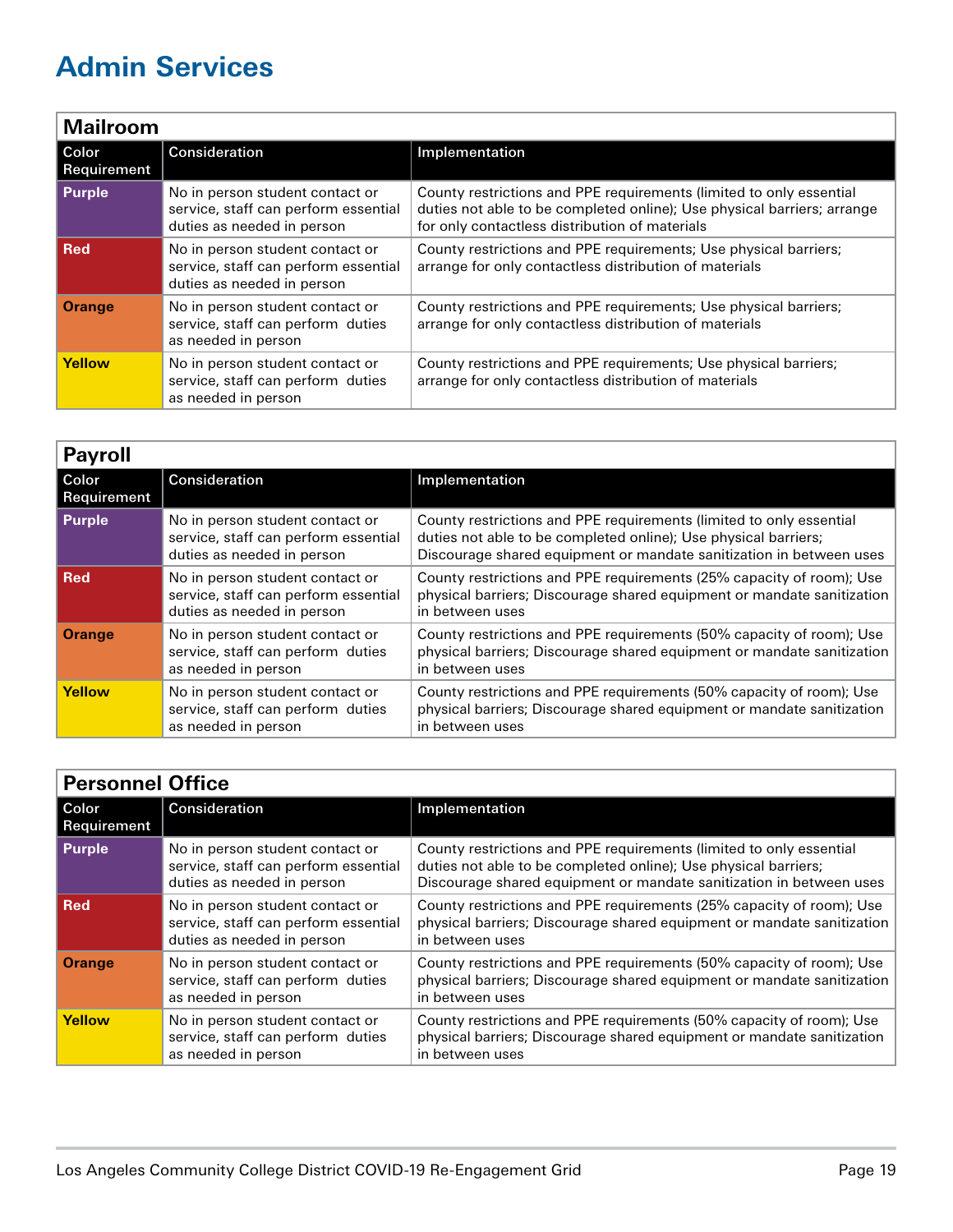<span id="page-19-0"></span>

| <b>Purchasing / Contracts</b> |                                                                                                       |                                                                                                                                                                                                               |
|-------------------------------|-------------------------------------------------------------------------------------------------------|---------------------------------------------------------------------------------------------------------------------------------------------------------------------------------------------------------------|
| Color<br>Requirement          | Consideration                                                                                         | Implementation                                                                                                                                                                                                |
| Purple                        | No in person student contact or<br>service, staff can perform essential<br>duties as needed in person | County restrictions and PPE requirements (limited to only essential<br>duties not able to be completed online); Use physical barriers;<br>Discourage shared equipment or mandate sanitization in between uses |
| <b>Red</b>                    | No in person student contact or<br>service, staff can perform essential<br>duties as needed in person | County restrictions and PPE requirements (25% capacity of room); Use<br>physical barriers; Discourage shared equipment or mandate sanitization<br>in between uses                                             |
| <b>Orange</b>                 | No in person student contact or<br>service, staff can perform duties<br>as needed in person           | County restrictions and PPE requirements (50% capacity of room); Use<br>physical barriers; Discourage shared equipment or mandate sanitization<br>in between uses                                             |
| Yellow                        | No in person student contact or<br>service, staff can perform duties<br>as needed in person           | County restrictions and PPE requirements (50% capacity of room); Use<br>physical barriers; Discourage shared equipment or mandate sanitization<br>in between uses                                             |

| <b>Reprographics</b>          |                                                                                                                                    |                                                                                                                                                                                                  |
|-------------------------------|------------------------------------------------------------------------------------------------------------------------------------|--------------------------------------------------------------------------------------------------------------------------------------------------------------------------------------------------|
| l Color<br><b>Requirement</b> | Consideration                                                                                                                      | Implementation                                                                                                                                                                                   |
| Purple                        | Online services only; no printing                                                                                                  | County restrictions and PPE requirements (limited to only<br>essential duties not able to be completed online); Use physical<br>barriers; arrange for only contactless distribution of materials |
| <b>Red</b>                    | Online services, place online printing<br>request (onsite courses only); pick up by<br>appointment or other distanced distribution | County restrictions and PPE requirements; Use physical<br>barriers; arrange for only contactless distribution of materials                                                                       |
| <b>Orange</b>                 | Online services, place online printing<br>request (onsite courses only); pick up by<br>appointment or other distanced distribution | County restrictions and PPE requirements; Use physical<br>barriers; arrange for only contactless distribution of materials                                                                       |
| Yellow                        | Online services, place online printing<br>request (onsite courses only); pick up by<br>appointment or other distanced distribution | County restrictions and PPE requirements; Use physical<br>barriers; arrange for only contactless distribution of materials                                                                       |

| <b>Supervision</b>     |                                                               |                                                             |
|------------------------|---------------------------------------------------------------|-------------------------------------------------------------|
| l Color<br>Requirement | Consideration                                                 | Implementation                                              |
| Purple                 | Onsite on a regular schedule to provide<br>essential services | Follow all current county restrictions and PPE requirements |
| l Red                  | Onsite on a regular schedule to provide<br>essential services | Follow all current county restrictions and PPE requirements |
| <b>Orange</b>          | Onsite on a regular schedule to provide<br>essential services | Follow all current county restrictions and PPE requirements |
| <b>Yellow</b>          | Onsite on a regular schedule to provide<br>essential services | Follow all current county restrictions and PPE requirements |